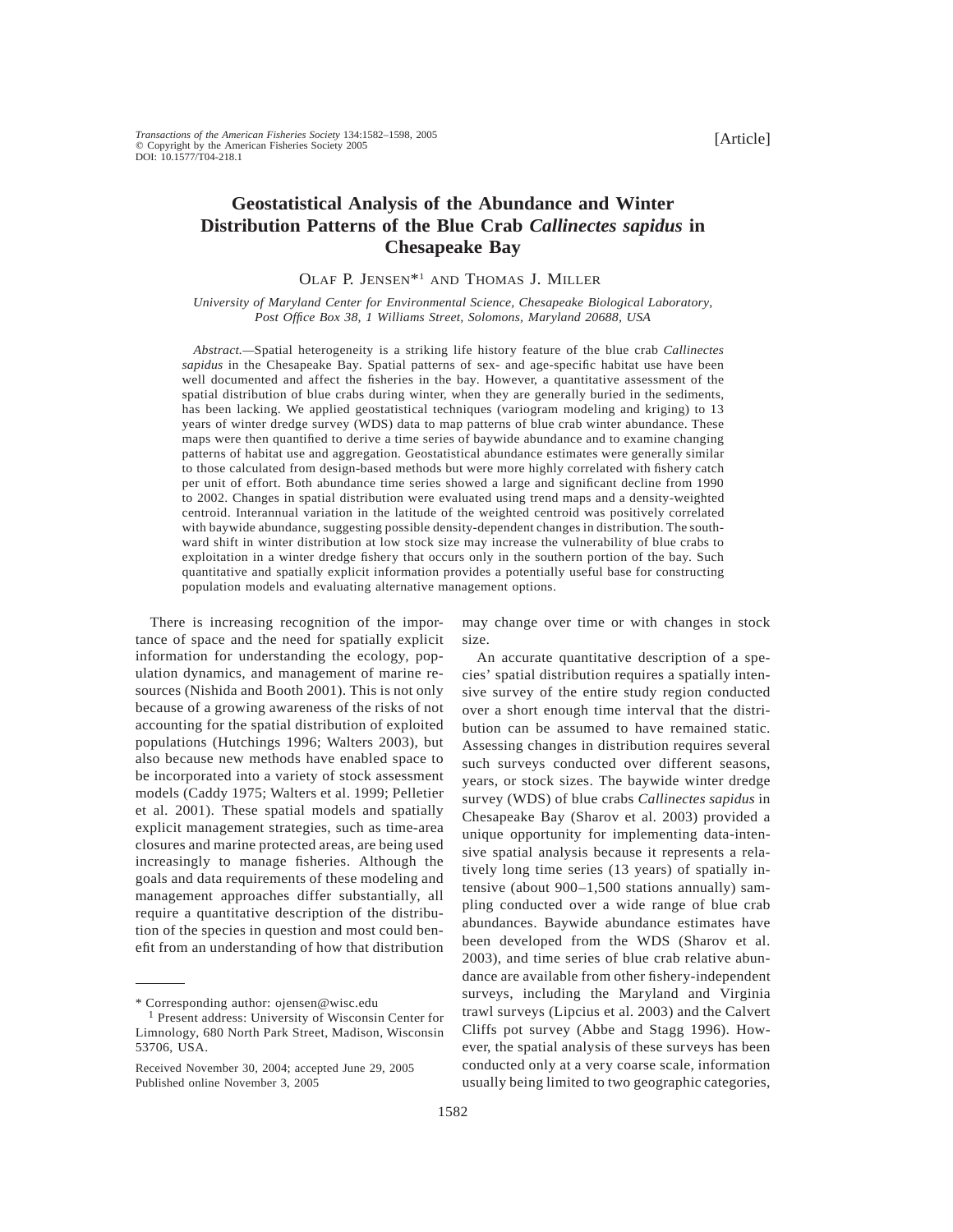upper bay or lower bay or Maryland or Virginia (e.g., Miller 2003).

Blue crabs are an important estuarine benthic predator and scavenger (Laughlin 1982; Millikin and Williams 1984; Hines et al. 1990; Mansour 1992) that provide a link between benthic and pelagic food webs (Baird and Ulanowicz 1989). The ecological role of the blue crab in Chesapeake Bay varies both spatially and temporally as a result of its complex life history (Miller 2001, 2003). Blue crabs spawn in mid to late summer in the high salinity waters of the lower Chesapeake Bay (Van Engel 1958; Jones et al. 1990). The larvae are advected offshore where they develop through seven to eight larval stages before returning to the bay as megalopae to settle in structured habitats in the lower bay (Lipcius and Van Engel 1990; Metcalf et al. 1995). In late fall, blue crabs in Chesapeake Bay undertake a migration to deeper water where they overwinter in the sediment. Migration patterns and winter habitat use are sexspecific and age-specific. Males and immature females predominate in the lower salinity waters of tributaries and the upper bay and make shorter migrations to nearby channels for overwintering (Abbe and Stagg 1996). Mature females migrate greater distances toward the lower bay spawning habitat (Hines et al. 1995; McConaugha 1995; Turner et al. 2003; Aguilar et al. 2005).

Chesapeake Bay blue crab fisheries reflect the spatial and temporal aspects of the blue crab life history. A diversity of gear and techniques exist to target seasonal aggregations and specific molt stages (Rugolo et al. 1998). For example, a winter dredge fishery targeting mature females exists in the lower bay; modified bottom trawls (called ''crab scrapes'') are used to target molting crabs, and pots and trot lines are used to catch hard-shell crabs of both sexes from spring through fall. Management efforts have responded to the spatial and temporal variability of blue crabs and their fisheries with regulations that are regionally and seasonally specific. For example, pot fishing is restricted to open waters of the main stem of the bay in Maryland, whereas trotlines are used in the tributaries and shallow bays. A blue crab spawning sanctuary designed to protect mature females in the lower bay has been in place for decades (Van Engel 1958) and has been extended several times, most recently in 2003 when it was enlarged from approximately 1,500 km2 to 2,400 km2 (Lipcius et al. 2001; Virginia Marine Resources Commission 2004). This sanctuary, however, protects crabs only during the summer (June 1 to September 15) and is open to the dredge fishery in the winter. Recent declines in the Chesapeake Bay blue crab stock and decreases in spawning stock biomass (Lipcius and Stockhausen 2002) indicate that current restrictions, including the lower bay sanctuary, may be insufficient to ensure the long-term sustainability of the blue crab fishery. Although modeling studies show that reductions in the lower bay winter dredge fishery alone are not enough to ensure a sustainable fishery (Miller 2001), the lower bay sanctuary boundaries could probably be improved by using maps of blue crab winter distribution.

Classical statistical approaches to analyzing survey data are based on the underlying design of the survey (e.g., simple random, stratified random, systematic, etc.). However, these design-based approaches fail to take advantage of the information represented in the spatial autocorrelation structure and, in some cases (e.g., systematic surveys, Aubry and Debouzie 2000) may result in biased estimates of the variance. Aubry and Debouzie (2000, 2001) demonstrated the superiority of model-based geostatistical techniques when spatial autocorrelation is present in the data. Millar and Anderson (2004) give common examples of fishery survey designs that can lead to pseudoreplication due to temporal or spatial autocorrelation and suggest appropriate methods for analyzing data from these designs. Rossi et al. (1992) and Legendre (1993) showed that although spatial autocorrelation is a common source of problems for many design-based statistical methods, it is also a source of valuable information provided that the appropriate statistical tools are used.

Geostatistical methods are an approach for conducting finer-scale analyses of distributional patterns that have been gaining popularity in ecology and the environmental sciences in general (Rossi et al. 1992; Legendre 1993) and within fisheries science specifically (Petitgas 1993; Rivoirard et al. 2000). The two main components of a geostatistical analysis are variogram modeling followed by spatial prediction and interpolation. Empirical variograms show the decrease in relatedness between pairs of points as a function of distance. A variogram model fit to the empirical variogram describes small-scale variability and measurement error (the nugget parameter), broad-scale variability (the sill), and the distance at which points become statistically independent (the range). Kriging is a commonly used interpolation method that makes use of the spatial structure defined in the variogram to predict values of a variable at un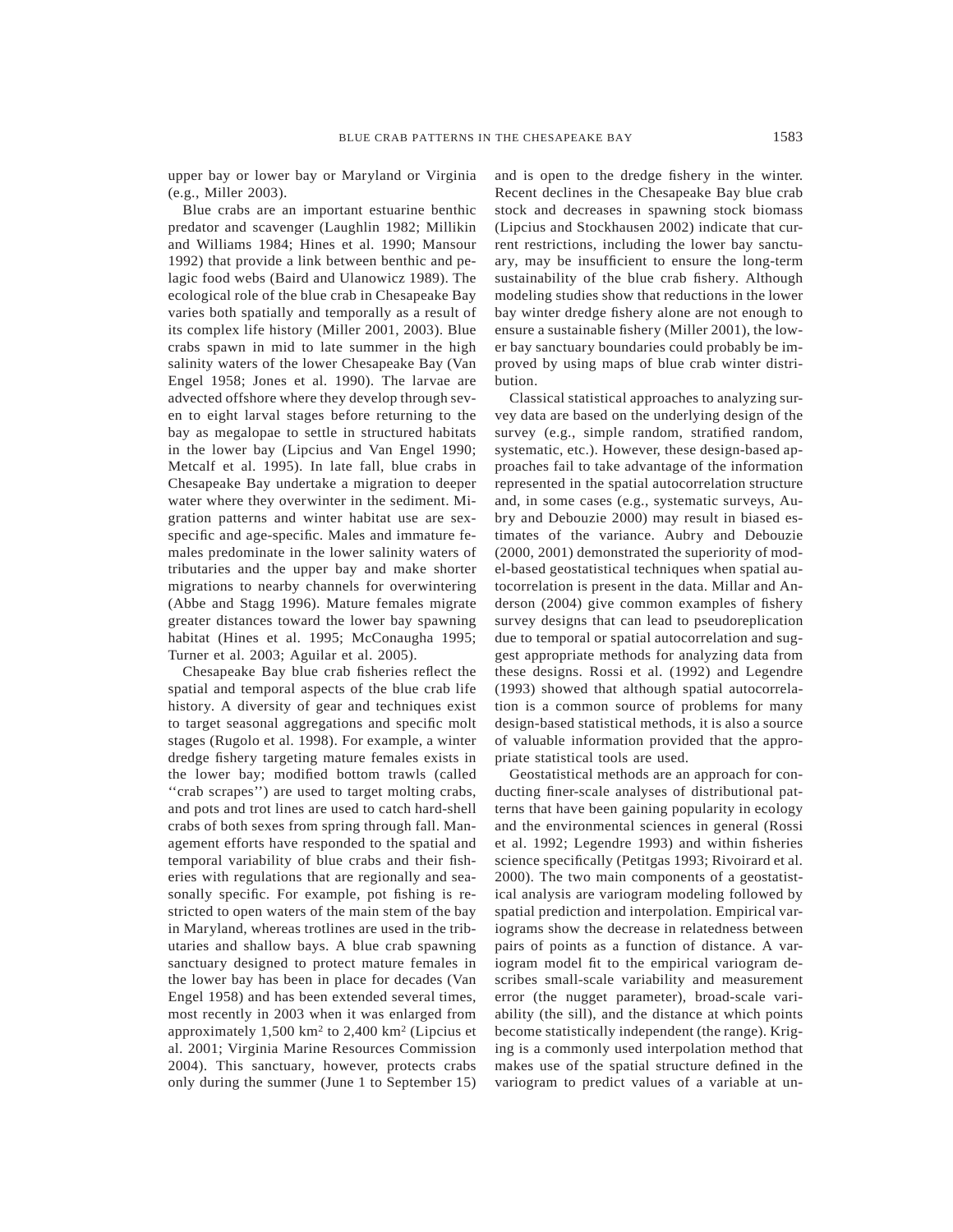sampled sites. Kriging can be used for descriptive purposes, such as mapping (e.g., Comeau et al. 1998), as well as for abundance estimation (Petitgas 1993; Rivoirard et al. 2000) based on physical sampling (Maynou et al. 1998) or acoustic surveys (Sullivan 1991).

Improvements in abundance estimation are not the only rationale for applying spatial modeling techniques to data on blue crab winter distributions. The ability to detect changes in the distribution of an exploited stock can be an important asset for fishery management. One explanation for the unexpected collapse of some fished populations involves undetected changes in distribution (Hutchings 1996). Many stock assessment models assume that fishery catch per unit of effort (CPUE) is directly proportional to stock abundance (Quinn and Deriso 1999). The coefficient of proportionality is termed the catchability coefficient, q. When this direct proportionality fails, stocks are said to be hyperdispersed or hypodispersed. This is often the case in a spatially structured (i.e., nonrandomly distributed) population, such as schooling fish or invertebrates with a patchy distribution, which may be caught very efficiently even as the total biomass and total number of aggregations declines (e.g., Rose and Kulka 1999; Die and Ellis 1999). In such cases, landings, which may remain high despite serious decreases in the population, do not accurately reflect population size. Thus, in spatially structured populations, changes in distribution may provide an early warning of stock depletion (Hutchings 1996).

Quantitative maps of blue crab distributions would allow managers to evaluate the potential effectiveness of time–area closures and marine reserves and provide an objective, biologically based criterion for setting reserve boundaries. Such maps may also provide input for predicting the potential impacts to the blue crab population of changes to the environment, such as dredging and disposal of dredged material. Quantitative maps allow researchers to develop and test hypotheses about habitat use and ecological relationships. Finally, distribution maps derived from a time series of data allow for the examination of potential changes in habitat use and aggregation through time. When the distribution maps are derived from data collected over a range of population sizes (as they are in our study), they also permit the examination of potential density-dependent changes in distribution.

We developed winter distribution maps of the Chesapeake Bay blue crab stock based on 13 years of fishery-independent survey data. These maps were then used to derive a time series of geostatistical abundance estimates and to determine whether distributional changes were correlated with changes in stock size. We evaluated the results in the context of three hypotheses: (1) geostatistical methods provide a useful alternative to the stratified random-design-based methods that have previously been used to estimate abundance of blue crabs, (2) changes in spatial structure and distribution accompany changes in abundance, and (3) changes in the blue crab distribution result in changes in their vulnerability to exploitation in the winter dredge fishery.

To evaluate the first hypothesis, geostatistical and stratified random-design-based abundance time series were compared using two criteria: standard error of the estimates and correlation with a time series of CPUE from the winter dredge fishery. Because we did not know the true abundance of blue crabs in Chesapeake Bay, we did not attempt to determine which method is better—a question more suited to simulations.

The second hypothesis we addressed by (1) comparing variogram parameters and the location of the density-weighted centroid of blue crab distribution to the baywide abundance time series, and (2) through qualitative evaluation of a map of temporal trends in blue crab abundance. Evaluating changes in spatial distribution is challenging because no single metric summarizes all aspects of an organism's distribution. Maps representing the density of an organism over a two-dimensional space have many characteristics that may be relevant to understanding fisheries (Swain and Sinclair 1994), and distribution patterns can be evaluated using a variety of methods (e.g., Petitgas 1998). Variogram parameters are used here because they summarize a great deal of information about spatial autocorrelation structure, including large-scale (sill) and small-scale (nugget) variability and patch size (range). In addition, we use the density-weighted centroid, analogous to the center of gravity of an object, as a simple spatial measure of central tendency (Rose et al. 1994; Rose and Kulka 1999).

The final hypothesis we evaluated by comparing the location of the density-weighted centroid to the catchability coefficient of the winter dredge fishery.

#### **Methods**

*Data source*.—All data analyzed in this study were from the WDS of the blue crab population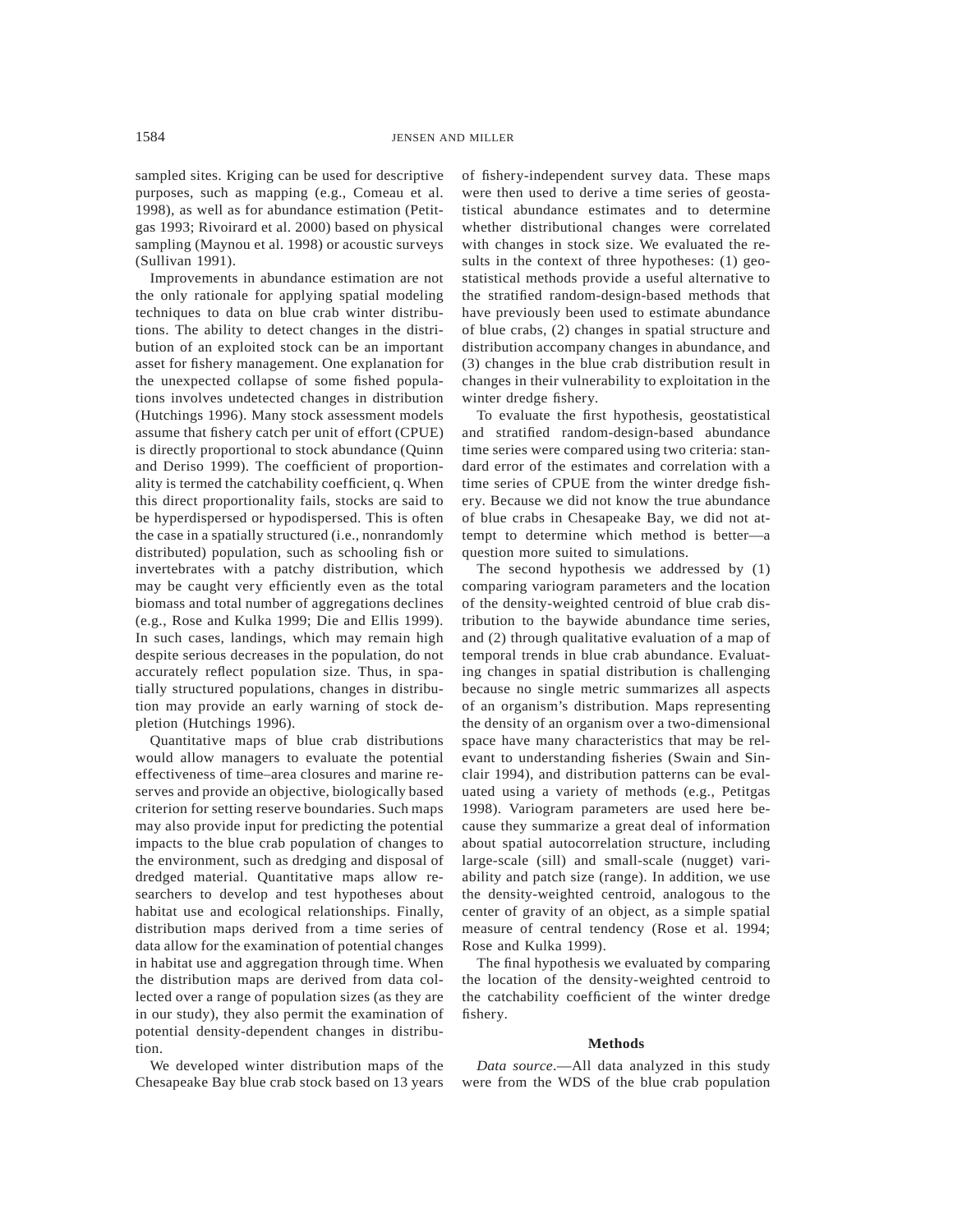1998 Sample locations



FIGURE 1.—The distribution of sample locations in 1998, which typified the locations used to analyze blue crab abundance and distribution patterns in the Chesapeake Bay between 1990 and 2002.

in Chesapeake Bay, which has been conducted annually since the winter of 1989–1990 (survey years will henceforth be referred to by the year in which the survey was completed). The WDS samples crabs during the dormant winter period when crabs lie buried in the sediment, thus limiting potential bias due to movement. Full details of the survey design and implementation are provided by Vølstad et al. (2000) and Sharov et al. (2003), and are summarized here. Briefly, the survey consisted of a 1-min tow of a 1.83-m wide crab dredge at each station. For most years, stations were chosen randomly within three strata. During the first 2 years of the survey, however, 22 and 25 strata were used, each of the major tributaries and embayments forming a separate stratum. Sample size ranged from approximately 900–1,500 stations annually during the period 1990–2002. A representative distribution of sample points for 1 year (1998) is shown in Figure 1. Depletion experiments (Zhang et al. 1993; Vølstad et al. 2000), in which the same area was dredged repeatedly, were conducted yearly to determine the fraction of blue crabs sampled by a single dredge tow (i.e., the catchability coefficient for the survey,  $q<sub>survey</sub>$ ). Based on these experiments, Vølstad et al. (2000) used an exponential model to estimate vessel-specific and year-specific catchability coefficients and transform catch at each station into an estimate of absolute abundance. The variable we analyzed was the density of blue crabs (number/1,000 m<sup>2</sup>), calculated by dividing the absolute abundance estimate by the dredge area swept.

The spatial analyses we employed were based on sample coordinates defined by the starting location of each tow. The tow distance was calculated from the start and end coordinates as determined by Loran-C in early years and differential global position system since 1996. Tows shorter than 50 m and longer than 500 m (1.7% of the total data) were not used in this analysis. All coordinates were projected to universal transverse mercator zone 18 before analysis so that a unit in the east–west (easting) direction is equal to a unit in the north–south (northing) direction. For easier interpretation, plots show equivalent latitude and longitude coordinates.

*Geostatistical analysis*.—Although some researchers (Little et al. 1997; Rathbun 1998) have suggested that a landscape-based distance metric that measures distances between sample points through the water is more appropriate for kriging in estuaries, the results of these studies have not shown a consistent improvement in prediction accuracy compared with traditional kriging methods based on Euclidean distance. Use of a landscapebased distance metric for kriging blue crab density in Chesapeake Bay resulted in only small and inconsistent differences in prediction accuracy (Jensen et al., in press). Consequently, the Euclidean distance metric is used in this analysis.

To satisfy the assumption of stationarity (i.e., no large-scale trend in the mean or variance) required in geostatistical analyses, data were spatially detrended. A second-order two-dimensional spatial trend with all possible *X* (longitude or easting) and *Y* (latitude or northing) interactions was fit for each year (Cressie 1993). This trend model was then simplified using backward elimination at  $\alpha = 0.01$  to stay in the model. This relatively stringent significance level threshold was used to avoid overfitting the trend. Variogram modeling and kriging were then conducted on the residuals. The large-scale trend was added back to the kriged estimates for mapping and abundance estimation.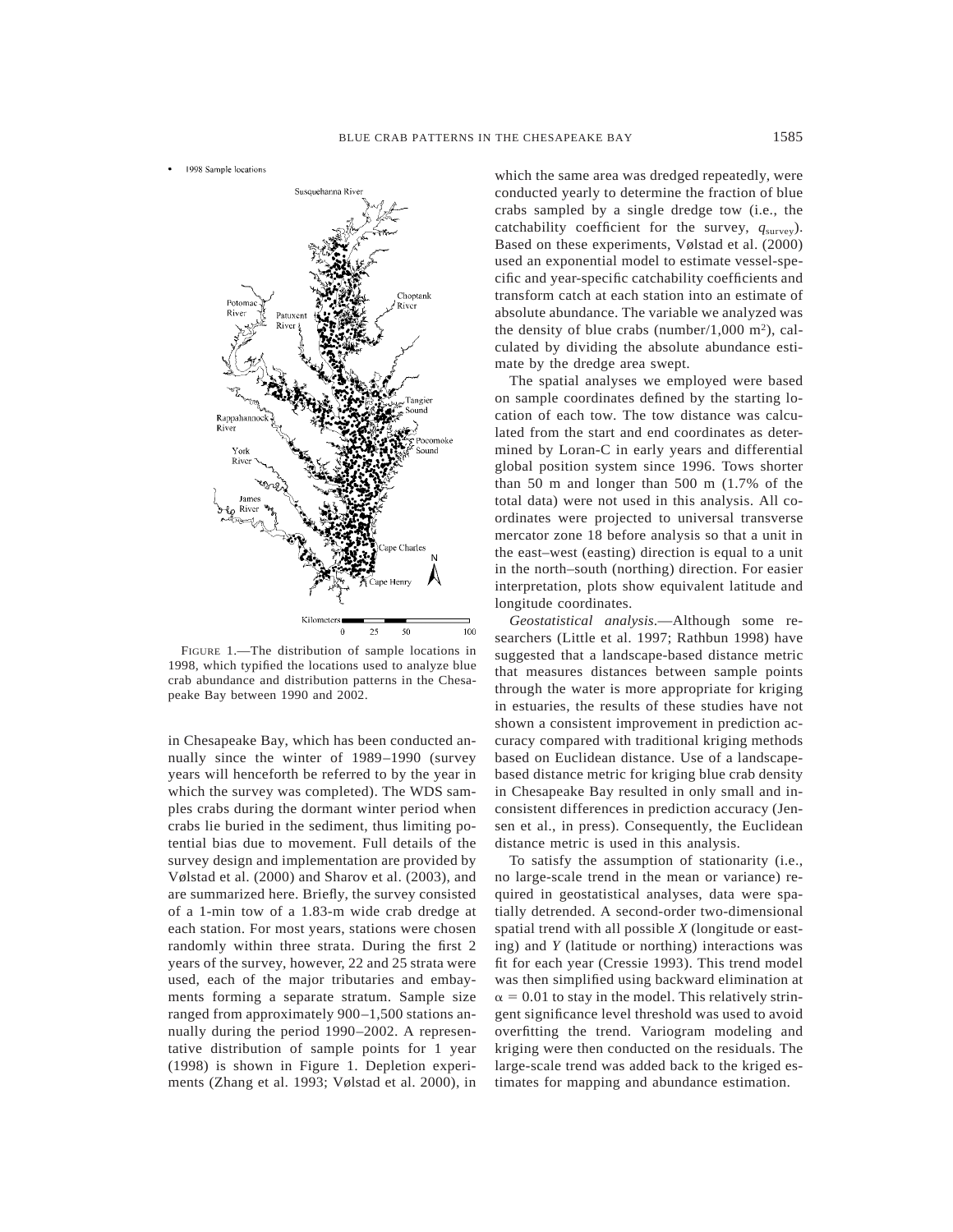Robust empirical variograms (Cressie 1993) were calculated in version 8 of SAS (VARIOGRAM procedure, SAS Institute, Inc., Cary, North Carolina). Variogram estimation was limited to stations separated by up to 40 km and a lag size of 250 m. Spherical, exponential, and Gaussian variogram models were fit to the empirical variogram (SAS version 8, NLIN procedure), and the best-fitting model was chosen, except in cases where one variogram model resulted in unrealistic variogram parameters (such as a negative nugget). In 1993 all three models failed to converge, and a Gaussian model was fit by eye. Following variogram selection, ordinary kriging was conducted (SAS version 8, KRIGE2D procedure) with a kriging neighborhood of the 10 nearest sample points. Although the choice of neighborhood size is arbitrary, use of a neighborhood limits the impact of outliers and speeds computation (Cressie 1993). Blue crab density was mapped at a 1-km grid scale by adding the kriged predictions (residuals) to the trend at the center point of every mapped grid cell.

Blue crab density was mapped for all grid cells in the bay south of the northernmost sample station. This cutoff was used to avoid extrapolation into the northernmost region of the bay, an area that was not sampled because it is believed to be outside the range of suitable winter habitat for blue crabs (G. Davis, Maryland Department of Natural Resources, personal communication). Kriging variance maps were also created. Mapping was conducted in version 8.3 ArcView (ESRI Corp., Redlands, California). Map cell densities were transformed to cell-specific abundance estimates by multiplying the density by the cell area. These local abundance estimates were summed across all mapped cells to estimate baywide abundance. The standard error of the baywide abundance estimate was calculated via a global variance estimator for point kriging (M. Christman, University of Florida, personal communication). This method was used in place of the global block kriging variance estimator (Kern and Coyle 2000; Rivoirard et al. 2000) because the complex shoreline of the Chesapeake Bay and its tributaries prevents the region from being easily divided into a small number of blocks.

To examine potential geographic differences in density trends over the 13-year time series, the temporal trend for each grid cell was calculated. For each grid cell, we fit a linear regression of within-cell blue crab abundance against time. The values for the slope of the regression were then mapped to visually evaluate patterns of change in

blue crab density. Although the large number of regressions (1/grid cell or 11,189 in total) and the presence of spatial autocorrelation prevent rigorous significance testing, a probability cut-off of 0.05 was used to limit the possibility of displaying spurious trends. Cells meeting the  $P < 0.05$  criterion were classified as increasing (positive trend), moderate decline (negative trend of  $< 0.1$ crabs per  $1,000 \text{ m}^2/\text{year}$ ), and strong decline (negative trend of  $>0.1$  crabs per 1,000 m<sup>2</sup>/year).

The relationship between winter blue crab abundance and CPUE from the winter dredge fishery was assessed by linear regression of CPUE against geostatistical and stratified random design-based (G. Davis, Maryland Department of Natural Resources, unpublished data) abundance estimates. The geostatistical abundance estimates calculated here were based on an area of 11,189 km<sup>2</sup>, whereas the design-based estimates used an area of 9,812 km2 (Sharov et al. 2003). Although both areas were estimated in a geographical information systems (GIS), different shoreline files or map projections may result in different area estimates. To facilitate comparison, the design-based abundance estimates were rescaled by the percent difference of the two areas (12.3%).

Detailed trip-level effort data for this fishery are only available from 1994 to the present. Information on dredge fishery license sales, however, is available for the entire 1990–2002 period (S. Iverson, Virginia Marine Resources Commission, unpublished data). Consequently, CPUE was calculated as landings per license. A strong correlation  $(r = 0.96)$  exists between landings per dredge day and landings per license (Jensen and Miller, unpublished), indicating that landings per license is a reasonable proxy for CPUE calculated from the more detailed effort data.

*Changes in blue crab distribution*.—A densityweighted centroid was calculated from the distribution maps for each year. This summary metric is simply the mean location of all grid cells weighted by the estimated blue crab density in each cell. It is possible to calculate a centroid from the raw data, but this estimate reflects the distribution of samples and the distribution of values. This is not true of centroids calculated from the abundance predicted for each cell of a grid. Because the same grid cells are used in all years in the map-based calculation of the centroid, the result reflects changes in the distribution of crabs rather than the distribution of samples.

To identify factors that may be responsible for changes in the distribution of blue crabs, the lat-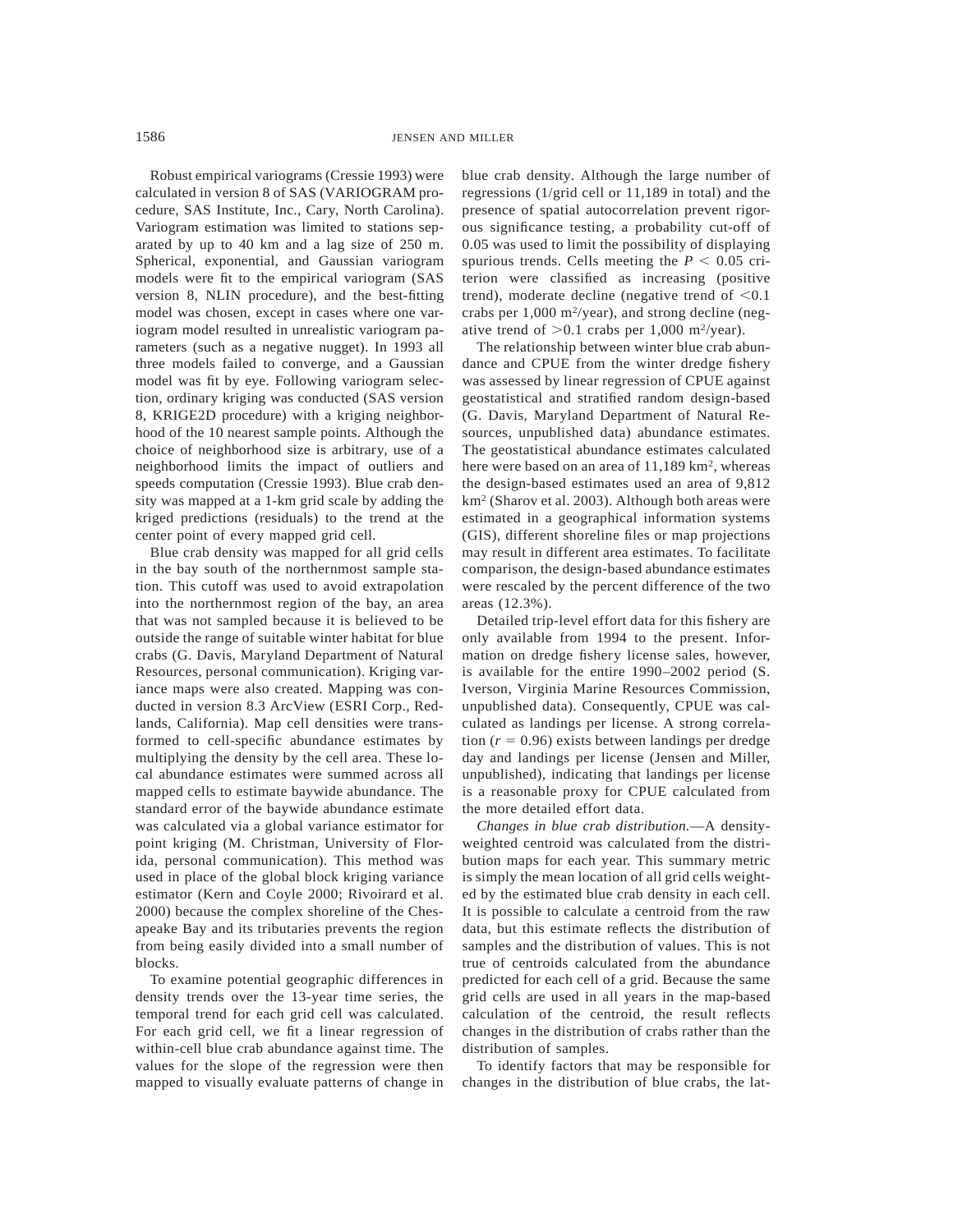|      |                  |             | Nugget   |           | Partial sill |           | Range    |           | Geostatistical<br>abundance $(106)$ |           | Design-based<br>abundance $(10^6)$ |           |
|------|------------------|-------------|----------|-----------|--------------|-----------|----------|-----------|-------------------------------------|-----------|------------------------------------|-----------|
| Year | $\boldsymbol{N}$ | Model       | Estimate | <b>SE</b> | Estimate     | <b>SE</b> | Estimate | <b>SE</b> | Estimate                            | <b>SE</b> | Estimate                           | <b>SE</b> |
| 1990 | 919              | Gaussian    | 12.749   | 598       | 12,502       | 647       | 13.710   | 948       | 1.110                               | 0.035     | 920                                | 0.014     |
| 1991 | 947              | Gaussian    | 11,272   | 395       | 25,144       | 8,686     | 45,037   | 10,962    | 1.454                               | 0.041     | 957                                | 0.017     |
| 1992 | 1.340            | Spherical   | 731      | 25        | 1.008        | 101       | 52,532   | 8,221     | 403                                 | 0.006     | 427                                | 0.006     |
| 1993 | 1.194            | Gaussian    | 5,000    |           | 8,000        |           | 25,000   |           | 708                                 | 0.016     | 988                                | 0.017     |
| 1994 | 1.382            | Gaussian    | 2,631    | 89        | 6,168        | 243       | 26,409   | 1,268     | 714                                 | 0.011     | 599                                | 0.011     |
| 1995 | 1.523            | Gaussian    | 908      | 30        | 4,950        | 554       | 43.144   | 3,505     | 406                                 | 0.012     | 564                                | 0.010     |
| 1996 | 1.523            | Gaussian    | 3,304    | 95        | 8,557        | 549       | 32,278   | 1,982     | 1.000                               | 0.016     | 856                                | 0.014     |
| 1997 | 1.506            | Spherical   | 1,664    | 70        | 15,467       | 26.459    | 196,671  | 345,102   | 670                                 | 0.012     | 781                                | 0.010     |
| 1998 | 1.510            | Gaussian    | 754      | 24        | 1.424        | 119       | 31.194   | 2,597     | 425                                 | 0.007     | 408                                | 0.007     |
| 1999 | 1.457            | Gaussian    | 407      | 13        | 1,383        | 98        | 34,206   | 2,170     | 335                                 | 0.007     | 357                                | 0.009     |
| 2000 | 1.421            | Exponential | 260      | 16        | 3.754        | 1.883     | 147.284  | 84.953    | 322                                 | 0.006     | 341                                | 0.006     |

2001 1,464 Gaussian 192 8 797 31 28,676 1,242 313 0.005 298 0.006 2002 1,457 Gaussian 254 9 866 57 33,048 2,037 259 0.005 362 0.008

TABLE 1.—Summary of the number of dredge sites (*N*), variogram parameters (nugget, partial sill, and range), variogram models, and geostatistical and design-based baywide abundance estimates for blue crabs  $($ >15 mm carapace width) in the Chesapeake Bay. The 1993 variogram was fit by eye; hence, there are no SEs.

itude of the centroid was compared with characteristics of the population (baywide abundance and the percent of mature females) and freshwater flow. Longitudinal (east–west) changes were initially considered, as well; however, no patterns were found and thus the results from these analyses are not presented. This finding is not surprising because many environmental gradients (e.g., salinity) also show a predominantly north–south orientation. Density-dependent changes in distribution were evaluated by regressing the latitude of the centroid against the geostatististical estimate of baywide abundance of all blue crabs. Because mature females are known to have different winter habitat preferences than males and immature crabs (Schaffner and Diaz 1988), the proportion of mature females in the population was tested as an alternative explanation for changes in distribution. Because geostatistical estimates of mature female abundance are not feasible given the high number of tows in which no mature females were caught (zero inflation), the proportion of mature females was calculated from design-based estimates of ma-

TABLE 2.—Spearman's rank correlation coefficients among variogram parameters (nugget, sill, and range), survey year, and the geostatistical baywide abundance estimate for blue crabs in the Chesapeake Bay. Significant (*P*  $< 0.05^*$ ) and highly significant ( $P < 0.01^{**}$ ) correlations are indicated. All other correlations are insignificant.

| Variable      | Nugget | Sill     | Range           | Year                  | Abundance            |
|---------------|--------|----------|-----------------|-----------------------|----------------------|
| Nugget        |        | $0.89**$ | $-0.31$<br>0.03 | $-0.85**$<br>$-0.65*$ | $0.97**$<br>$0.88**$ |
| Sill<br>Range |        |          |                 | 0.20                  | $-0.27$              |
| Year          |        |          |                 |                       | $-0.81**$            |

ture female and total blue crab abundance (G. Davis, unpublished data). The impact of changes in freshwater flow (and therefore the location of the salt front) due to interannual differences in precipitation was evaluated by regressing the latitude of the centroid against the mean flow rate of the Susquehanna River measured at Conowingo, Maryland, (USGS 2004) for the preceding fall (October–December). The effect of changes in the distribution of blue crabs on their vulnerability to the winter dredge fishery was examined by regressing *q*dredge, the fishery catchability coefficient, against the latitude of the centroid. The catchability coefficient was calculated by dividing dredge fishery CPUE by the geostatistical baywide abundance estimate.

## **Results**

Gaussian variogram models were chosen in all years except in 1992 and 1997, where a spherical model provided a better fit, and in 2000, where the best-fitting model was exponential (Table 1). The variogram-fitting routine failed to converge in 1993, and a Gaussian model was fit by eye. The nugget and sill parameters were significantly positively correlated with each other, and both parameters showed significant positive correlations with abundance and negative correlations with year (Table 2). The range parameter was not significantly correlated with any other variables. In summary, small-scale and large-scale variability decreased through time along with baywide abundance, whereas patch size did not show consistent patterns.

Spatial patterns of blue crab density in Chesa-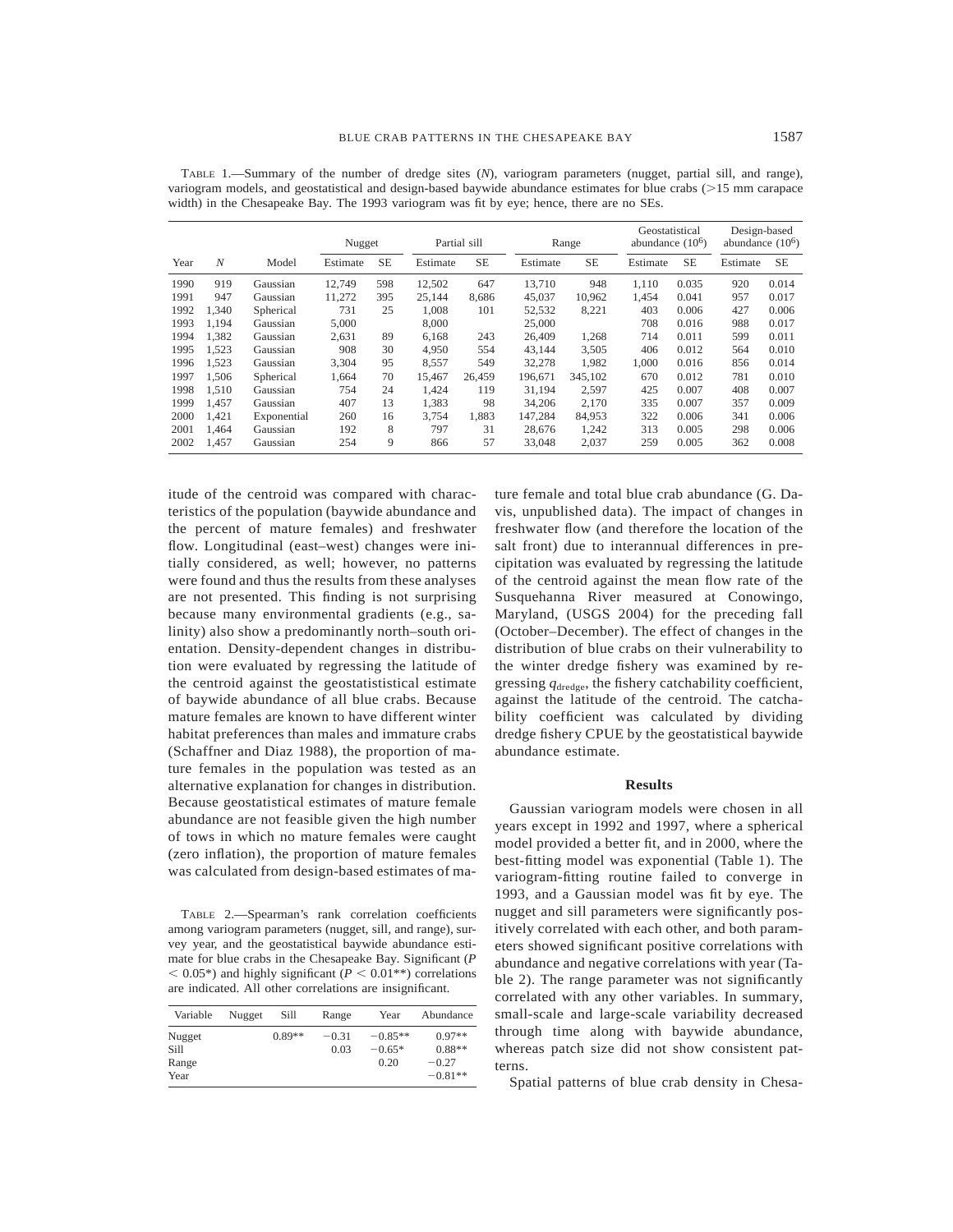

FIGURE 2.—Maps of Chesapeake Bay showing (a) blue crab ( $>15$  mm carapace width) winter density (number/ 1,000 m2) and **(b)** standard error of density estimates based on geostatistical interpolation of winter dredge survey data from the winter of 1990–1991. The density indicated by NA indicates regions outside of the prediction area or cells for which negative values, an artifact of the two-stage process (detrending before kriging), were predicted.

peake Bay showed a great deal of interannual variability, but areas of consistently high or low density were also evident. Distribution maps are presented for the year of highest (1991, Figure 2a) and lowest (2002, Figure 3a) abundance; maps for other years are available at http://hjort.cbl. umces.edu/crabs/crabgeostat.html. Predicted densities in the upper reaches of many tributaries and in the northernmost part of the main stem should be viewed with caution because few samples exist in these areas, and consequently, the uncertainty of predictions in these regions was high (Figures 2b, 3b). The map of average blue crab density over the 13-year study period (Figure 4a) showed complex patterns, high density occurring in many lower bay tributaries and eastern shore embayments (as labeled on Figure 1). Crab abundance in the deeper channels north of the Patuxent River and south of the Potomac River in the main stem was consistently below average. Tangier and Pocomoke sounds always exhibited above average abundances. Temporal trends in blue crab density over the 13-year study period differed throughout the bay, much of the lower bay main stem and the eastern shore experiencing declines and the upper Potomac showing some indication of increased in crab density (Figure 4b). The upper Potomac, however, falls in an area of consistently high variance, indicating that the significance of the temporal trend in this area is highly uncertain.

Trends in the time series of baywide blue crab abundance (all individuals of both sexes  $>15$  mm) estimated using geostatistical methods (Figure 5a) generally agreed well with design-based estimates of abundance (G. Davis, unpublished data). Notable exceptions to this general agreement were apparent, however, in the first 2 years (1990 and 1991), where the respective geostatistical estimates were 21% and 52% higher. Standard errors of the abundance estimates were small for both methods and did not differ consistently (Table 1). Both abundance estimates showed significant negative trends from 1990 to 2002, specifically, a decrease in baywide abundance of 80% for geostatistical estimates ( $R^2 = 0.53$ ,  $P = 0.005$ ) and 66% for design-based estimates ( $R^2 = 0.55$ ,  $P = 0.004$ ). Winter dredge fishery CPUE was significantly related to both geostatistical ( $R^2 = 0.59$ ,  $P = 0.002$ ) and design-based ( $R^2 = 0.31$ ,  $P = 0.049$ ) abundance estimates (Figure 5b), but the correlation was stronger for the geostatistical model.

The centroid of blue crab density in Chesapeake Bay exhibited substantial interannual variability. Consistent with the north–south orientation of the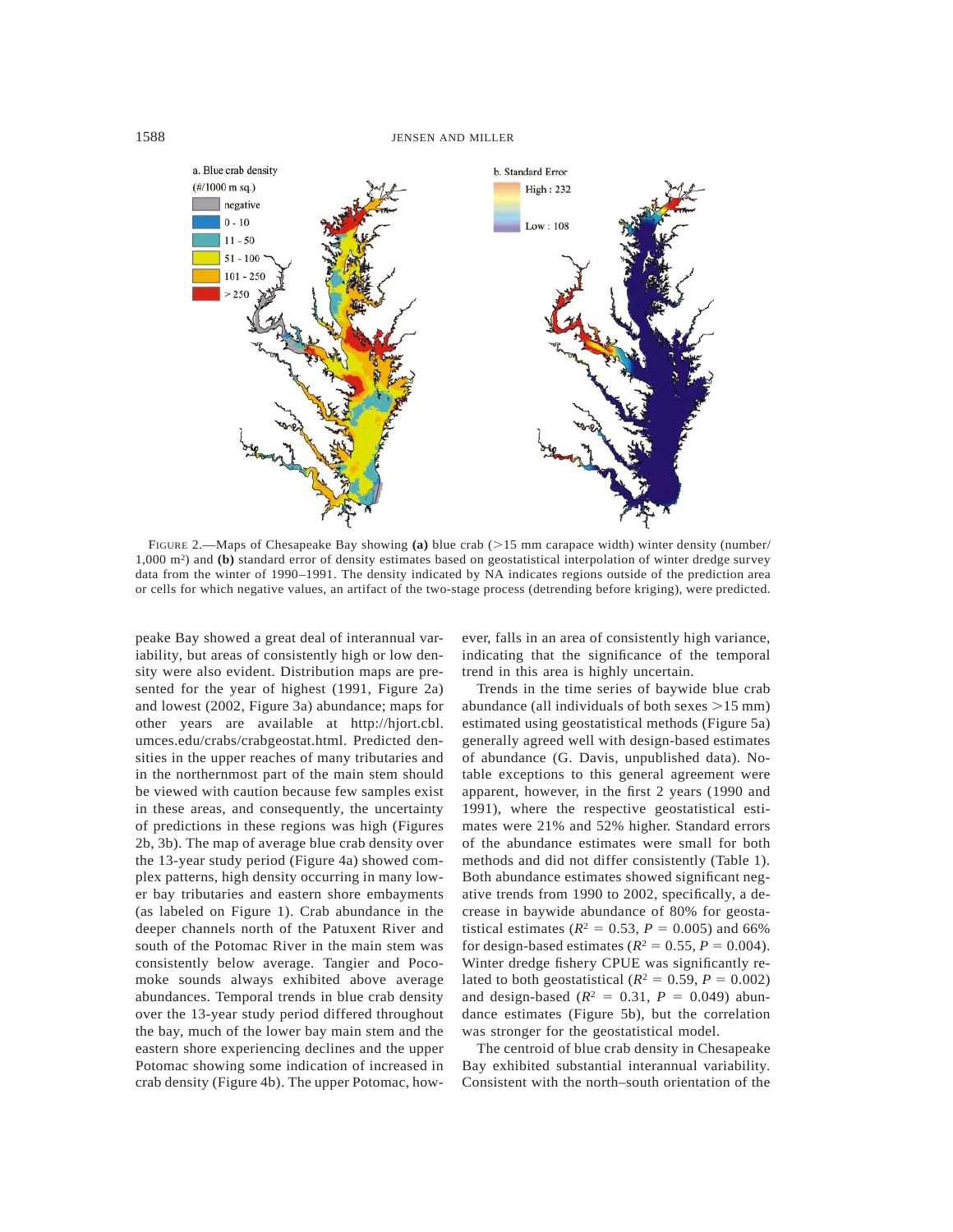

FIGURE 3.—Maps of Chesapeake Bay showing (a) blue crab (>15 mm carapace width) winter density (number/ 1,000 m2) and **(b)** standard error of density estimates based on geostatistical interpolation of winter dredge survey data from the winter of 2001–2002. The density indicated by NA indicates regions outside of the prediction area or cells for which negative values, an artifact of the two-stage process (detrending before kriging), were predicted.



FIGURE 4.—Maps of Chesapeake Bay showing (a) the mean winter density of blue crabs (>15 mm carapace width; number/1,000 m<sup>2</sup>) and **(b)** trends in density (slope of linear regression) indicated by areas of strong decline (decrease in density of 0.1–0.32 crabs/1,000 m2 per year), moderate decline (decrease of 0.01–0.1), and moderate increase (increase of 0.04–0.07) based on geostatistical interpolation of winter dredge survey data from 1990 to 2002. The density indicated by NA indicates regions outside of the prediction area or cells for which negative values, an artifact of the two-stage process (detrending before kriging), were predicted.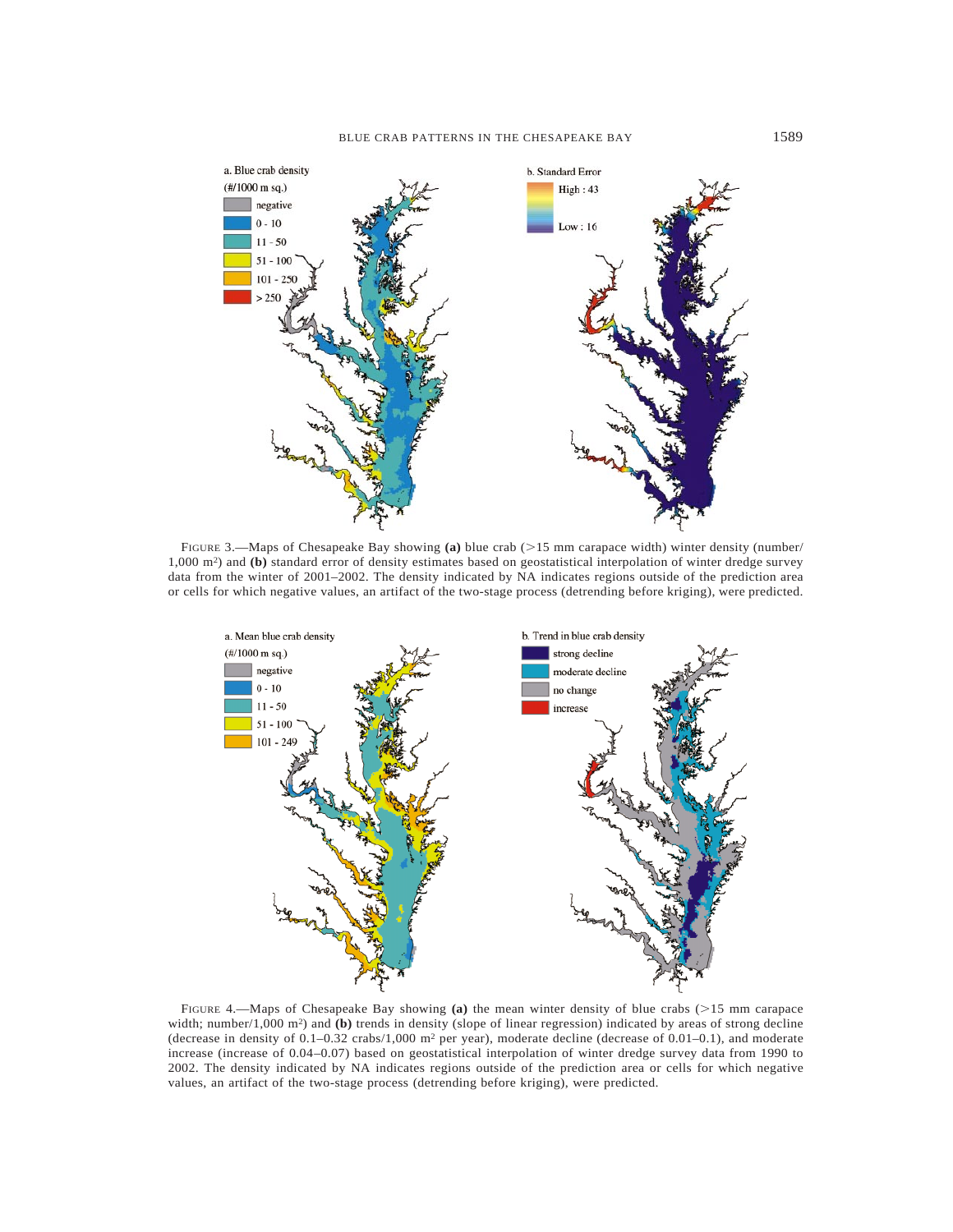

FIGURE 5.—**(a)** Time series of geostatistical (open squares, dashed line) and design-based (filled circles, solid line; G. Davis, unpublished data) estimates of blue crab  $(>15$  mm carapace width) abundance throughout the Chesapeake Bay and **(b)** winter dredge fishery catch per unit of effort (CPUE [pounds of blue crabs landed per license; 1 lb =  $0.454$  kg]; S. Iverson, unpublished data) plotted against baywide abundance based on winter dredge survey data from 1990 to 2002. Error bars are absent because they were too small to be distinguished from symbols.

bay and of many environmental gradients, variation in the location of the centroid was more pronounced in the north–south than in the east–west direction (Figure 6). Generally, the centroids for earlier years fell to the north of those from later years; this temporal trend in the latitude of the centroid (Figure 7a) was statistically significant  $(R^2 = 0.47, P = 0.01)$ . An even stronger relationship was found between the latitude of the centroid and the estimated baywide blue crab abundance, the centroid moving southward in years of low abundance (Figure 7b,  $R^2 = 0.78$ ,  $P < 0.001$ ). There was no apparent relationship between the latitude of the centroid and the percentage of mature females in the Chesapeake Bay blue crab population (Figure 7c,  $R^2 = 0.02$ ,  $P = 0.484$ ). Marginally significant relationships were found between flow rate of the Susquehanna River during fall of the previous year and the latitude of the centroid (Figure 7d,  $R^2 = 0.32$ ,  $P = 0.041$ ) and between *q*fishery and the latitude of the centroid (Figure 8,  $R^2 = 0.27$ ,  $P = 0.068$ ).



FIGURE 6.—Location of density-weighted centroid of blue crab  $(>15$  mm carapace width) distribution in Chesapeake Bay for 1990–2002.

#### **Discussion**

For the period over which the WDS survey data were analyzed (1990–2002), the Chesapeake Bay blue crab stock has undergone a substantial and significant decline. This decline is evident in both the design-based (G. Davis, unpublished data) and geostatistical time series of the WDS and is consistent with observations of decreasing abundance and smaller size of mature females on the spawning grounds over roughly the same period (1988– 2000, Lipcius and Stockhausen 2002). Coincident with this decline, the winter distribution of crabs has exhibited marked interannual variability and a significant southward shift. However, the pattern of decline was not spatially uniform. Consistent with the overall decline in blue crab abundance, most areas of the Chesapeake Bay exhibit either decreasing density or no significant change. Decreases in density are apparent in some of the highest-density regions of the bay, including the eastern shore from the Choptank River south through Tangier Sound. Generally, the major western shore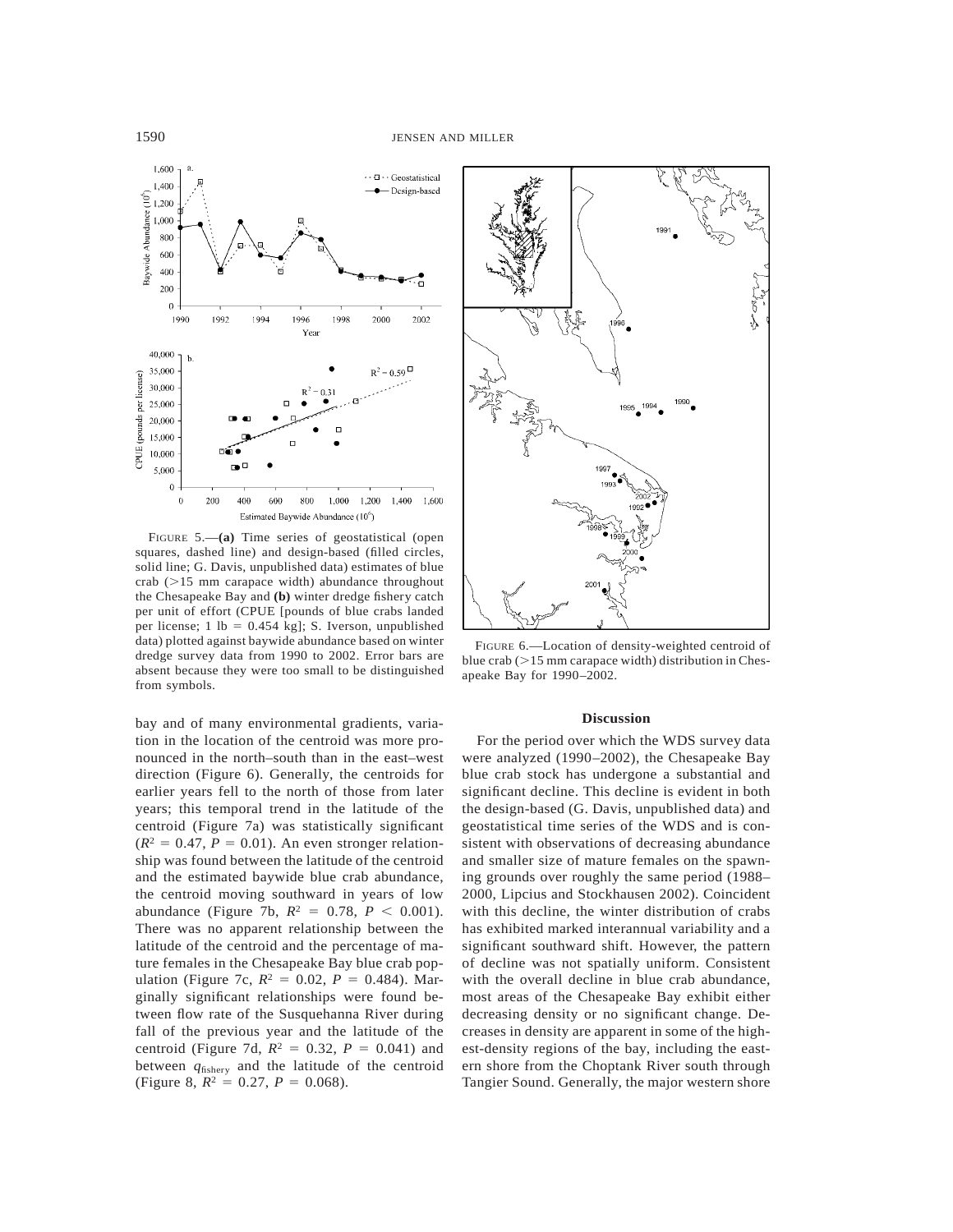

FIGURE 7.—Changes in the latitude of the centroid of blue crab density in the Chesapeake Bay as a function of **(a)** survey year, **(b)** the geostatistical estimate of baywide blue crab abundance, **(c)** the percentage of mature females (G. Davis, unpublished data), and **(d)** the average flow (ft<sup>3</sup>/s; 1 ft = 30.5 cm) of the Susquehanna River at Conowingo, Maryland (USGS 2004) in the preceding fall (October–December).



FIGURE 8.—Relationship between the winter dredge fishery catchability coefficient ( $q_{\text{dredge}}$  [pounds per license per million blue crabs;  $1 \text{ lb} = 0.454 \text{ kg}$ ]) and the latitude of the centroid of blue crab density in the Chesapeake Bay.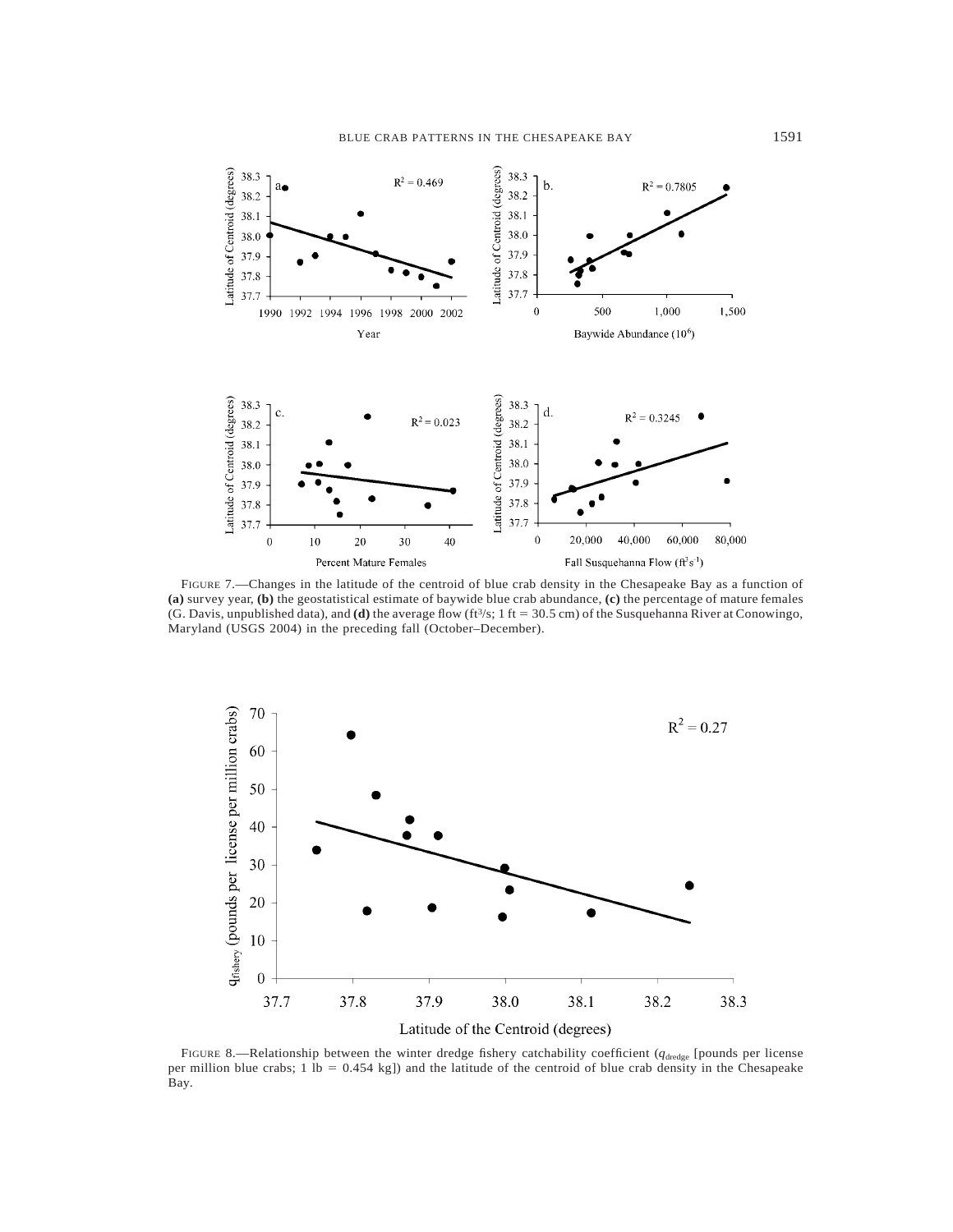tributaries (the Patuxent, Potomac, Rappahannock, York, and James Rivers) do not show large areas of declining abundance. Although the overall distribution of blue crabs shifted toward the south, substantial regions of declining density were observed in the main stem of the lower bay, a region known to contain disproportional numbers of mature females and the site of a winter dredge fishery. The one area of increasing density, the upper part of the Potomac River, occurs in an area of high variance, which makes any conclusions about trends in this area highly uncertain.

Despite the overall pattern of decline, blue crab densities in some regions remain consistently above average (e.g., Tangier Sound and the lower portions of the three major lower Bay tributaries: Rappahannock, York, and James rivers), and some areas exhibit occasional high densities in some years (e.g., the uppermost mapped portion of the bay and the uppermost portions of many tributaries, particularly the Potomac River). Estimates of crab density in these regions are often associated with a higher degree of uncertainty. An important area of relatively high crab density is often found in the deep waters of the lower bay mainstem. The precise location of this high-density region, which is thought to be a particularly important overwintering habitat for mature females (Schaffner and Diaz 1988; Jensen et al. 2005), shows substantial interannual variation.

Both the design-based and geostatistical approaches to estimating crab abundance showed a pattern of declining abundances over the 13-year period from 1990 to 2002. Geostatistical estimates of baywide blue crab abundance were generally similar to estimates derived from the stratified random design-based method, except for the first 2 years of the time series. Differences in the abundance estimates between design-based and modelbased methods are not unexpected, because the assumptions of the two methods differ. Furthermore, the accuracy of either estimate will be influenced by the degree to which its assumptions are met and the extent to which it can make use of patterns in the data. The strongest assumptions of the geostatistical methods used here are the stationarity of both mean and variance and that the fitted variogram models are an accurate description of the spatial autocorrelation structure. Examination of the residuals after detrending indicated that, although local trends remained, there was no broad-scale trend in the mean or variance. Although some variogram fits were problematic (e.g., 2 years showed an unusually high range and in 1 year the fitting routine failed to converge), all variograms showed strong evidence of spatial autocorrelation—a source of information that designbased methods fail to utilize.

A further important reason for the differences in the two estimates is the assumptions each method makes about unsampled areas. The designbased approach effectively assigns a density equal to the mean stratum density to all areas of a stratum, including poorly sampled areas, and then multiplies this mean by the area of the stratum. The geostatistical approach explicitly assigns values to unsampled areas based on the values of the nearest sampled locations. Accordingly, sample points in sparsely sampled regions are given disproportional weight in the geostatistical method. If these samples are representative of the region, the geostatistical approach may be more accurate. Conversely, if the observations are unrepresentative outliers, they can skew the resulting abundance estimate. This phenomenon is well illustrated in some of the density maps where extreme values are present in the sparsely sampled extremities of many tributaries and in the northernmost part of the main stem.

Without knowing the true abundance, it is not possible to determine which abundance estimation method more accurately estimates the size of the blue crab stock in Chesapeake Bay. The relationship between winter dredge fishery CPUE and the two abundance time series, however, provides stronger support for the accuracy of the geostatistical method. The higher coefficient of determination between fishery CPUE and the geostatistical abundance estimate suggests that this method may do a better job of capturing interannual fluctuations. Interestingly, in the years that the two methods differed most dramatically, 1990 and 1991, geostatistical abundance estimates fell close to the regression line in Figure 5a, indicating that these unusually high estimates may accurately reflect higher crab abundance in the first 2 years of the survey. This comparison only addresses pattern, however, not the scale of the estimates. A strong correlation between fishery CPUE and fishery-independent abundance estimates could be found even if the abundance estimates were consistently higher or lower than true abundance. Standard errors for both estimation methods were extremely small and did not consistently favor one approach over the other.

The large number of sample points and their extensive coverage of the winter range of blue crab within Chesapeake Bay make the WDS data well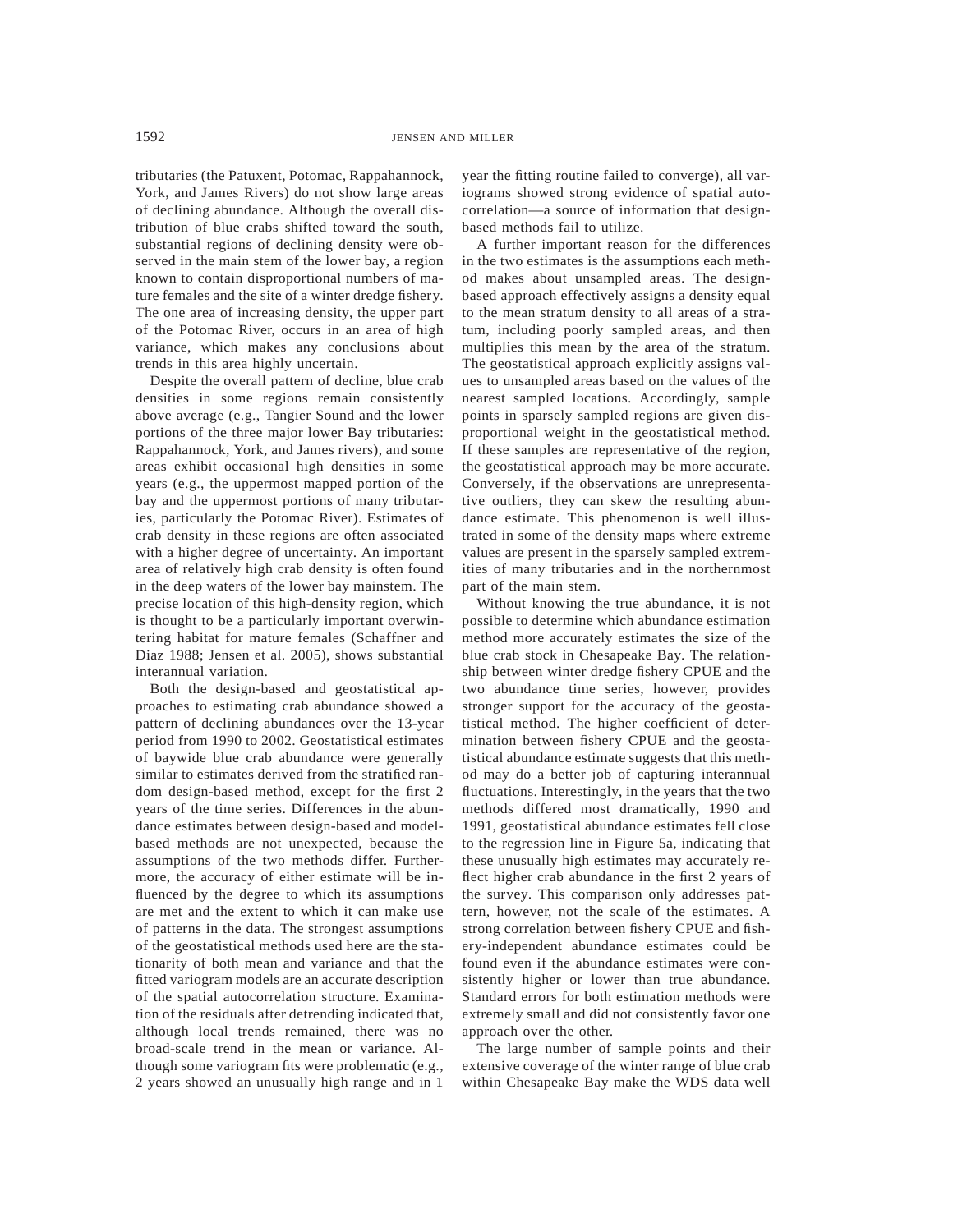suited to spatial analysis. This survey was not designed with such an analysis in mind, however, and some relatively minor modifications could greatly improve the accuracy of both the distribution maps and, potentially, the abundance estimates. Two problems are apparent: zero-inflation (i.e., the large number of tows in which no crabs were caught), and the lack of samples in the upper reaches of some tributaries and in some portions of the main stem.

Zero inflation can be handled effectively in a regression (Lambert 1992) or generalized additive model framework (Maravelias 1997; Jensen et al. 2005) by two-stage approaches that model presence–absence and abundance separately. Equivalent two-stage approaches for geostatistics have yet to be developed; however, the robust variogram (Cressie 1993) we used or cross-validation approaches to variogram fitting (e.g., Maravelias et al. 1996) are effective methods for describing the spatial autocorrelation structure of the highly skewed data that typically results from surveys of fish and crustacean populations. This problem could also be addressed in the survey design by increasing the length of tows in order to reduce the number of zero catches.

The problem of uneven distribution of sampling effort is evident in the maps of blue crab density and the kriging standard error (Figures 2, 3). The maps show negative densities (obviously impossible) and high variability in the upper reaches of the Potomac River because few samples were taken in this area. The addition of a few nonrandomly placed stations could greatly improve the spatial coverage of the survey at little additional cost. The remaining randomly placed stations could still be used to calculate abundance via design-based methods for a stratified random survey.

Spatial analysis techniques, including geostatistics and GIS-based approaches, are increasingly being used to estimate the abundance of exploited fish and invertebrate stocks (Rivoirard et al. 2000) and, when coupled with data from spatially extensive surveys conducted over different seasons and stock sizes, to examine both seasonal (Giannoulaki et al. 2003; Rueda and Defeo 2003; Axenrot and Hansson 2004; Perez-Castaneda and Defeo 2004) and density-related (Die and Ellis 1999; Abella et al. 2005) changes in distribution patterns. Studies of interannual changes in distribution patterns are less common (but see Bailey et al. 1998; Abella et al. 2005; and several studies on the collapse of cod in the western Atlantic, including Rose et al. 1994, 2000; Hutchings 1996; Atkinson et al. 1997; Warren 1997; and O'Driscoll et al. 2000) because they require an adequate time series of spatially extensive survey data. Such studies may be essential, however, if we are to anticipate changes in abundance and vulnerability to exploitation in populations that show a patchy spatial distribution.

Despite the fact that trend and variogram models were allowed to vary among years, two of the variogram parameters (the nugget and sill) showed strong and significant correlations with abundance. This pattern indicates that both small-scale and large-scale variability increase with increasing abundance. Patch size, as estimated by the range parameter, displayed little correlation with abundance. A study of a penaeid shrimp fishery in Australia found that average patch size (i.e., biomass), number of patches, and total biomass decreased much more rapidly than fishery CPUE within a fishing season (Die and Ellis 1999). The apparent lack of a relationship between the range parameter and baywide blue crab abundance may be due to the fact that 2 years (1997 and 2000) displayed anomalously high ranges due to variograms that showed nearly linear increases. Other geostatistical studies of fish and crustacean distributions that have looked at variation in variogram parameters have shown mixed results. For example, Giannoulaki et al. (2003) found that the range of spatial autocorrelation for small pelagic fish in the eastern Mediterranean Sea was unrelated to coastal topography, whereas the nugget was negatively correlated with depth. They interpreted this pattern as evidence that pelagic fish exist in patches that are size-independent of topography but form less structured aggregations in shallower waters. Although this explanation appears plausible, the biological implications of differences in variogram parameters are not well understood. The positive correlation we observed between abundance and the nugget and sill may simply reflect the commonly observed pattern of variability increasing with the mean.

One of the most striking patterns that emerged from analysis of the crab density maps was the positive relationship between the latitude of the centroid of blue crab density and the abundance of blue crabs in Chesapeake Bay. In years of lower blue crab abundance, the distribution shifted notably southward. The mechanism underlying this apparent relationship is unclear, but one intriguing possibility is density-dependent habitat selection (DDHS). Theories of DDHS, such as MacCall's (1990) ''basin model,'' predict that at low population density, individuals should concentrate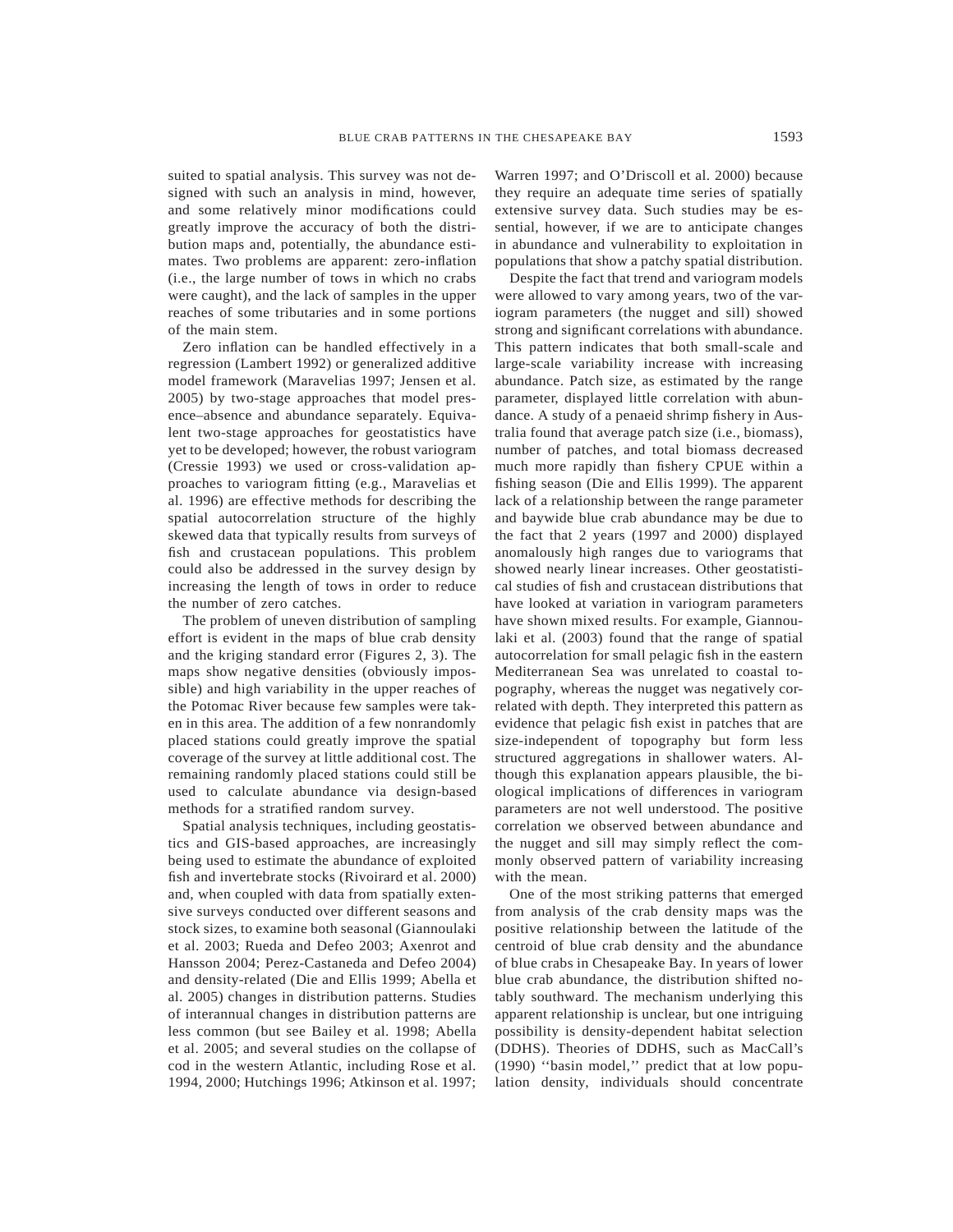themselves in the most suitable habitat. As population density increases, the realized suitability in the best habitat declines, and individuals spread out to other habitats that were initially less suitable but that now have equal or better realized suitability. Although DDHS has been proposed for juvenile haddock *Melanogrammus aeglefinus* (Marshall and Frank 1995) and North Sea cod (Myers and Stokes 1989), distinguishing among density-dependent and density-independent factors at multiple spatial scales is difficult. Furthermore, without a priori information about the suitability of different habitats, DDHS arguments frequently become tautological (Shepherd and Litvak 2004).

For mature female blue crabs in Chesapeake Bay, the most heavily utilized overwintering habitat appears to be the deep waters of the lower bay main stem (Schaffner and Diaz 1988; Jensen et al. 2005). Habitat preferences of males and immature blue crabs are less well defined but appear to include deep water in tributaries and the main stem (Abbe and Stagg 1996). If the lower bay main stem represents ideal overwintering habitat, and density-dependent pressures force crabs to seek more marginal habitat at higher abundances, then the distribution of blue crabs would be expected to move northward as abundance increases, as seen in Figure 7b.

Although the correlation between blue crab distribution and abundance is consistent with DDHS, the limiting resource and the behavioral mechanism for maintaining DDHS are not apparent. Space is the most obvious potentially limiting resource because blue crabs do not feed during their dormant winter stage. The highest density of crabs observed in the trawl data was 5.6 crabs/m2, and in this case, space might well be limiting. Such densities appear to be very rare, however, 99.4% of samples having densities less than 1 crab/m2. At these lower densities, it is not clear how space could be a purely physically limiting resource (i.e., that additional crabs would be forced to move elsewhere for lack of a place to bury). Although aggressive interactions are common among blue crabs and density-dependent agonism, interference, and cannibalism are important factors regulating the use of habitat and food resources in the summer (Mansour and Lipcius 1991; Hines and Ruiz 1995; Clark et al. 1999a, 1999b), a behavioral explanation for space limitation in the winter seems unlikely, given that crabs are believed to be buried in the sediment in a dormant state and are probably unable to defend their space. A strong test of the DDHS hypothesis would also require knowledge of how fitness (or some proxy of fitness) varies spatially (Shepherd and Litvak 2004)—information that may now be available from a study of spatial variation in winter blue crab mortality rates in Chesapeake Bay (Rome et al. 2005).

Environmental changes offer an alternative explanation for the observed changes in winter distribution patterns. Winter densities of mature female blue crabs have been shown to vary with bottom type, geomorphology (basin or channel), salinity, and temperature (Schaffner and Diaz 1988; Jensen et al. 2005). Hypoxia, although common in deeper bay waters in the summer, is apparently not severe enough in the winter (Wang et al. 2001) to be lethal to blue crabs. Changes in bottom type and geomorphology are likely to have occurred in Chesapeake Bay because of dams on tributaries and dredging of channels. Such potential changes have not yet been sufficiently quantified, however, for them to be tested as possible causal factors in the shift in blue crab winter distribution. The influence of both temperature and salinity on blue crab growth, respiration, and mortality is well documented from laboratory studies (Tagatz 1969; Engel and Eggert 1974; Guerin and Stickle 1992; Smith 1997, Brylawski and Miller 2003). Because blue crabs do not feed during their winter dormant period, they must balance energy budgets by reducing costs, rather than increasing consumption. Combined, these laboratory studies suggest that within the range of temperatures and salinities found in Chesapeake Bay, respiratory costs are minimized at lower temperatures and higher salinities, although mortality rates rise when temperatures drop below about  $5^{\circ}$ C. Other analyses of the WDS data show that low February temperatures are associated with high winter mortality rates (Bauer 2005; Rome et al. 2005), but that salinity appears to be more consistently important than temperature in explaining winter distributions of mature female blue crabs (Jensen et al. 2005).

The weak but statistically significant relationship between the latitude of the centroid and fall flow of the Susquehanna River may be related to either temperature or salinity because river water is both colder and less saline than water within the bay. Rome et al. 2005 found that blue crab winter mortality rates were highest in the cold, low salinity waters of the upper bay main stem and tributaries. Higher Susquehanna River flow would be expected to decrease temperatures and salinities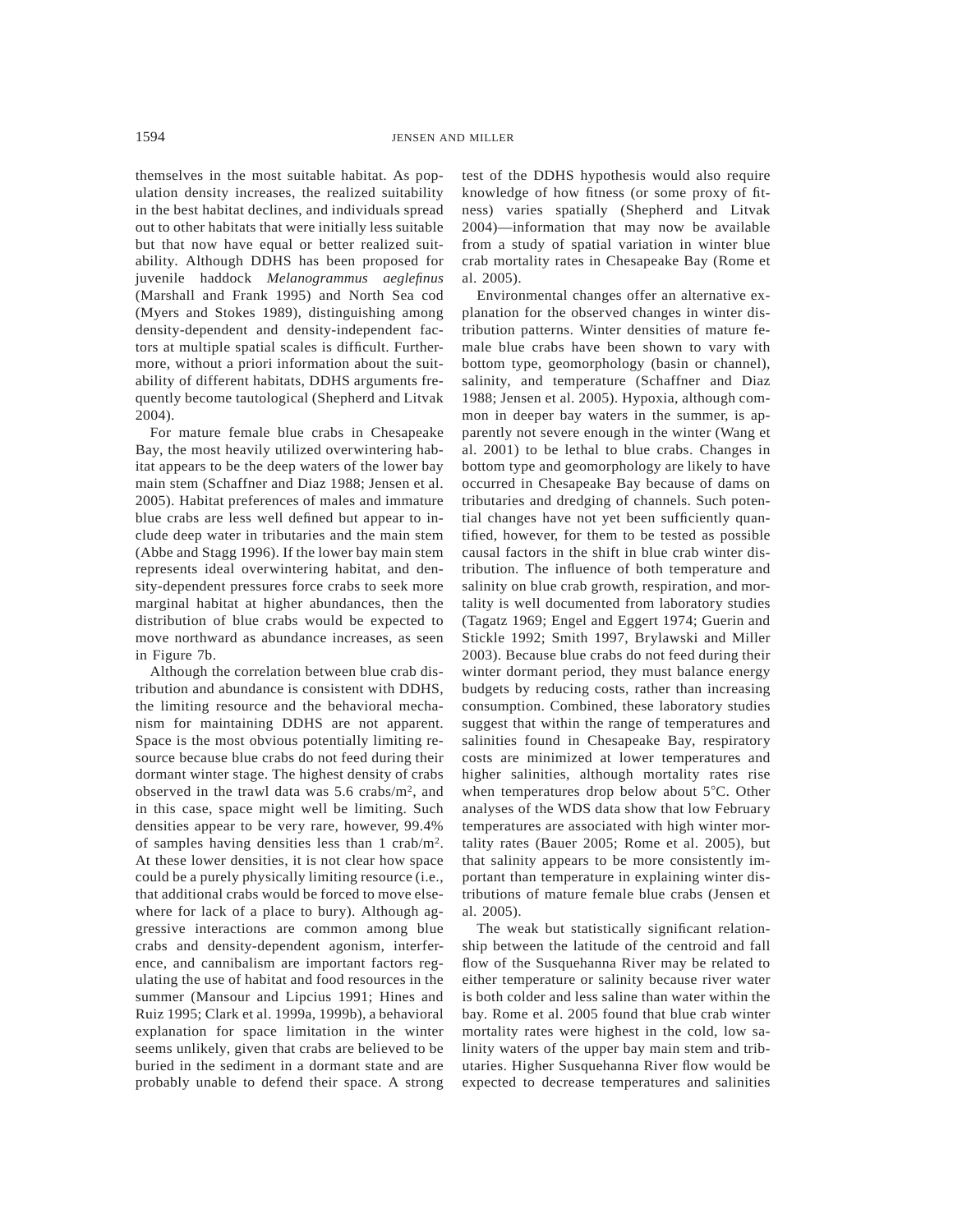overall; however, due to gravitational circulation, increased Susquehanna flow may push the salt wedge northward, increasing the bottom salinity in upper bay waters (North et al. 2004). This northward movement of the salt wedge in high-flow years would be consistent with the northward movement of the centroid observed here.

Regardless of the mechanism, changes in winter distribution may have an impact on the population dynamics of blue crabs. The de facto winter refuge in the upper bay, where no winter crab fisheries exist, protects a decreasing proportion of the population as stock size declines and the distribution shifts to the south. This increase in the proportion of crabs vulnerable to the winter dredge fishery holds whether or not DDHS is the causal mechanism. The relationship between the fishery catchability coefficient and the latitude of the centroid, together with the observed declines in density in main-stem waters of the lower bay (open to the dredge fishery) but not in lower bay tributaries (closed to the dredge fishery), are cause for concern. Combined, these two patterns suggest that blue crabs have become more vulnerable as their distribution has shifted southward and are being depleted in the lower bay main stem at a greater rate than elsewhere in the bay. This potential depensatory mechanism could be offset by stricter controls on the winter dredge fishery.

The results of this study show significant declines in winter abundance and concurrent changes in the distribution of blue crabs in Chesapeake Bay. The distributional changes are consistent with the predictions of DDHS models and also appear to be related to interannual differences in freshwater flow; however, alternative explanations exist that cannot be rejected based on the available data. Whether the observed distributional changes are due to DDHS, freshwater flow, or other unidentified factors, they may interact with exploitation patterns to hasten the decline of the blue crab stock in Chesapeake Bay. The distributional maps provide a potentially useful tool for designing spatial management strategies that could avoid such declines.

### **Acknowledgments**

We thank G. Davis, L. Fegley, S. Iverson, and A. Sharov for providing winter dredge survey data, effort data, and valuable insights. M. Christman, H. Tsou, and E. Houde provided statistical assistance and helpful comments on a draft of the manuscript. This work was supported by a fellowship to O. P. J. from the University of Maryland Sea Grant Program. T. J. M. was funded by grants from the University of Maryland Sea Grant Program (R/F 89 and R/F 93). This is contribution 3877 from the University of Maryland Center for Environmental Science Chesapeake Biological Laboratory.

## **References**

- Abbe, G. R., and C. Stagg. 1996. Trends in blue crab (*Callinectes sapidus* Rathbun) catches near Calvert Cliffs, Maryland, from 1968 to 1995 and their relationship to the Maryland commercial fishery. Journal of Shellfish Research 15:751–758.
- Abella, A., F. Serena, and M. Ria. 2005. Distributional response to variations in abundance over spatial and temporal scales for juveniles of European hake (*Merluccius merluccius*) in the western Mediterranean Sea. Fisheries Research 71(3):295–310.
- Aguilar, R., A. H. Hines, M. A. Kramer, T. G. Wolcott, D. L. Wolcott, and R. N. Lipcius. 2005. Migration of mature female blue crabs: seasonal timing and route in Chesapeake Bay. Journal of Experimental Marine Biology and Ecology 319:117–128.
- Atkinson, D. B., G. A. Rose, E. F. Murphy, and C. A. Bishop. 1997. Distribution changes and abundance of northern cod (*Gadus morhua*), 1981–1993. Canadian Journal of Fisheries and Aquatic Sciences 54(Supplement 1):132–138.
- Aubry, P., and D. Debouzie. 2000. Geostatistical estimation variance for the spatial mean in two-dimensional systematic sampling. Ecology 81:543–553.
- Aubry, P., and D. Debouzie. 2001. Estimation of the mean from a two-dimensional sample: the geostatistical model-based approach. Ecology 82:1484– 1494.
- Axenrot, T., and S. Hansson. 2004. Seasonal dynamics in pelagic fish abundance in a Baltic Sea coastal area. Estuarine Coastal and Shelf Science 60(4): 541–547.
- Bailey, M., C. Maravelias, and E. Simmonds. 1998. Changes in the spatial distribution of autumn spawning herring (*Clupea harengus* L.) derived from annual acoustic surveys during the period 1984–1996. ICES Journal of Marine Science 55: 545–555.
- Baird, D., and R. E. Ulanowicz. 1989. The seasonal dynamics of the Chesapeake Bay ecosystem. Ecological Monographs 59:329–364.
- Bauer, L. 2005. Winter mortality of blue crab (*Callinectes sapidus*) in Chesapeake Bay. Master's thesis. University of Maryland, College Park.
- Brylawski, B. J., and T. J. Miller. 2003. Bioenergetic modeling of the blue crab (*Callinectes sapidus*) using the fish bioenergetics (3.0) computer program. Bulletin of Marine Science 72:491–504.
- Caddy, J. F. 1975. Spatial model for an exploited shellfish population and its application to Georges Bank scallop fishery. Journal of the Fisheries Research Board of Canada 32:1305–1328.
- Clark, M. E., T. G. Wolcott, D. L. Wolcott, and A. H. Hines. 1999a. Intraspecific interference among foraging blue crabs *Callinectes sapidus*: interactive ef-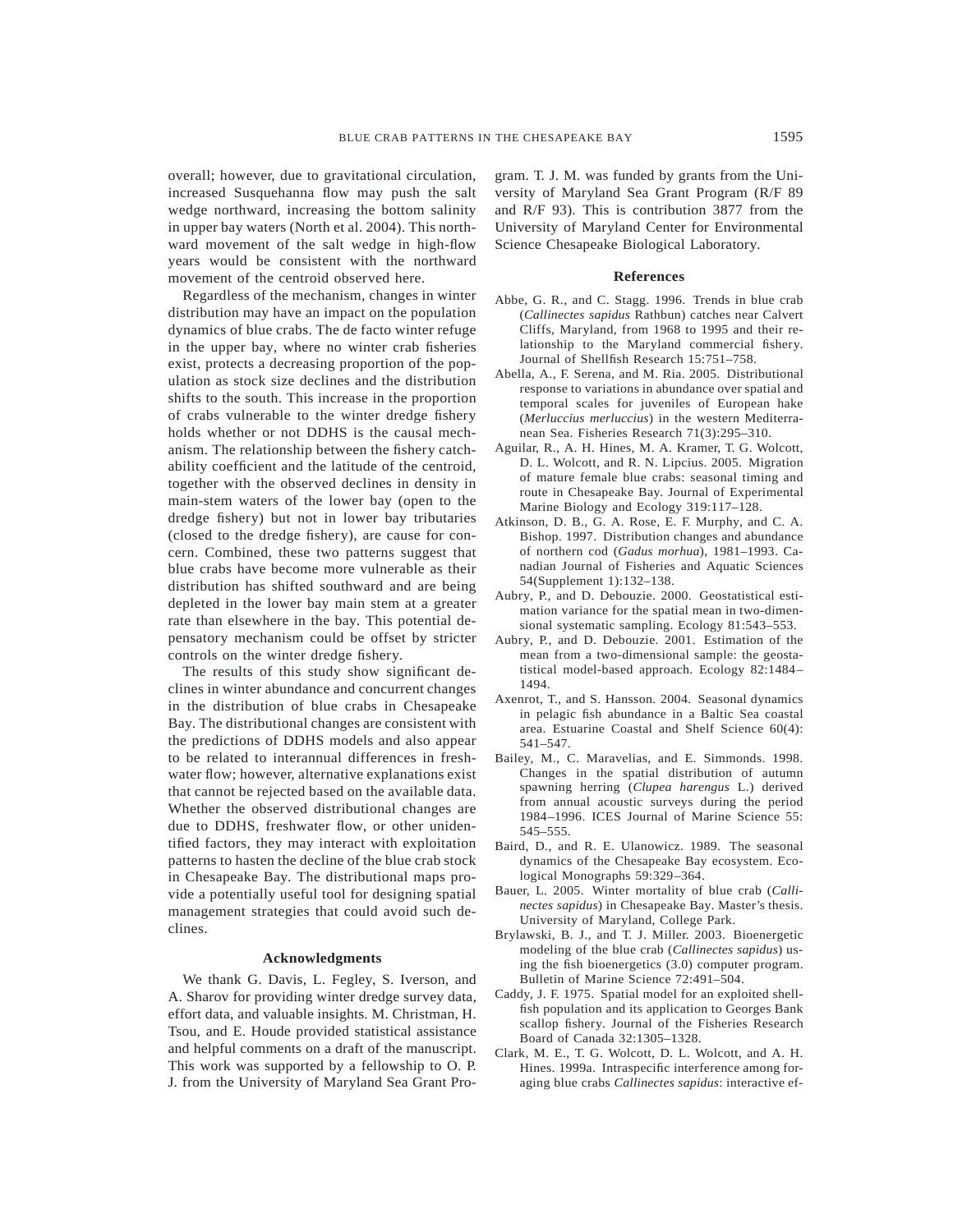fects of predator density and prey patch distribution. Marine Ecology Progress Series 178:69–78.

- Clark, M. E., T. G. Wolcott, D. L. Wolcott, and A. H. Hines. 1999b. Foraging and agonisitic activity cooccur in free-ranging blue crabs (*Callinectes sapidus*): observations of animals by ultrasonic telemetry. Journal of Experimental Marine Biology and Ecology 233:143–160.
- Comeau, M., G. Conan, F. Maynou, G. Robichaud, J.- C. Therriault, and M. Starr. 1998. Growth, spatial distribution, and abundance of benthic stages of the snow crab (*Chionoecetes opilio*) in Bonne Bay, Newfoundland, Canada. Canadian Journal of Fisheries and Aquatic Sciences 55:262–279.
- Cressie, N. 1993. Statistics for spatial data. Wiley, New York.
- Die, D. J., and N. Ellis. 1999. Aggregation dynamics in penaeid fisheries: banana prawns (*Penaeus merguiensis*) in the Australian northern prawn fishery. Marine and Freshwater Research 50(7):667–675.
- Engel, D. W., and L. D. Eggert. 1974. The effect of salinity and sex on the respiration rates of excised gills of the blue crab, *Callinectes sapidus*. Comparative Biochemistry and Physiology 47(A):1005– 1011.
- Giannoulaki, M., A. Machias, C. Koutsikopoulos, J. Haralabous, S. Somarakis, and N. Tsimenides. 2003. Effect of coastal topography on the spatial structure of the populations of small pelagic fish. Marine Ecology Progress Series 265:243–253.
- Guerin, J. L., and W. B. Stickle. 1992. Effect of salinity gradients on the tolerance and bioenergetics of juvenile blue crabs (*Callinectes sapidus*) from waters of different environmental salinities. Marine Biology 114:391–396.
- Hines, A. H., and G. M. Ruiz. 1995. Temporal variation in juvenile blue crab mortality: nearshore shallows and cannibalism in Chesapeake Bay. Bulletin of Marine Science 57:884–901.
- Hines, A. H., A. M. Haddon, and L. A. Wiechert. 1990. Guild structure and foraging impact of blue crabs and epibenthic fish in a subestuary of Chesapeake Bay. Marine Ecology Progress Series 67:105–126.
- Hines, A. H., T. G. Wolcott, E. Gonzalez-Gurriaran, J. L. Gonzalez-Escalante, and J. Freire. 1995. Movement patterns and migrations in crabs: telemetry of juvenile and adult behaviour in *Callinectes sapidus* and *Maja squinado*. Journal of the Marine Biological Association of the United Kingdom 75:27–42.
- Hutchings, J. A. 1996. Spatial and temporal variation in the density of northern cod and a review of hypotheses for the stock's collapse. Canadian Journal of Fisheries and Aquatic Sciences 53:943–962.
- Jensen, O. P., M. C. Christman, and T. J. Miller. In press. Landscape-based geostatistics: a case study of the distribution of blue crab in Chesapeake Bay. Environmetrics.
- Jensen, O. P., R. Seppelt, T. J. Miller, and L. J. Bauer. 2005. Winter distribution of blue crab (*Callinectes sapidus*) in Chesapeake Bay: application and crossvalidation of a two-stage generalized additive model (GAM). Marine Ecology Progress Series.
- Jones, C. M., J. R. McConaugha, P. J. Geer, and M. H. Prager. 1990. Estimates of spawning stock size of blue crab, *Callinectes sapidus*, in Chesapeake Bay, 1986–1987. Bulletin of Marine Science 46:159– 169.
- Kern, J., and K. Coyle. 2000. Global block kriging to estimate biomass from acoustic surveys for zooplankton in the western Aleutian Islands. Canadian Journal of Fisheries and Aquatic Sciences 57:2112– 2121.
- Lambert, D. 1992. Zero-inflated Poisson regression, with an application to defects in manufacturing. Technometrics 34(1):1–14.
- Laughlin, R. A. 1982. Feeding habits of the blue crab, *Callinectes sapidus* Rathbun, in the Appalachicola estuary, Florida. Bulletin of Marine Science 32: 807–822.
- Legendre, P. 1993. Spatial autocorrelation: trouble or new paradigm? Ecology 74:1659–1673.
- Lipcius, R., and W. Van Engel. 1990. Blue crab population dynamics in Chesapeake Bay: variation in abundance (York River 1972–1988) and stock-recruit functions. Bulletin of Marine Science 46:180–194.
- Lipcius, R. N., R. D. Seitz, W. J. Goldsborough, M. M. Montane, and W. T. Stockhausen. 2001. Deep water dispersal corridor for adult female blue crabs in Chesapeake Bay. Pages 643–666 *in* G. H. Kruse, N. Bez, A. Booth, N. W. Dorn, S. Hills, R. N. Lipcius, D. Pelletier, C. Roy, S. J. Smith, and D. Witherell, editors. Spatial process and management of marine populations. University of Alaska, Alaska Sea Grant, Fairbanks.
- Lipcius, R. N., and W. T. Stockhausen. 2002. Concurrent decline of the spawning stock, recruitment, larval abundance, and size of the blue crab *Callinectes sapidus* in Chesapeake Bay. Marine Ecology Progress Series 226:45–61.
- Lipcius, R. N., W. T. Stockhausen, R. D. Seitz, and P. J. Geer. 2003. Spatial dynamics and value of a marine protected area and corridor for the blue crab spawning stock in Chesapeake Bay. Bulletin of Marine Science 72:453–469.
- Little, L., D. Edwards, and D. Porter. 1997. Kriging in estuaries: as the crow flies, or as the fish swims? Journal of Experimental Marine Biology and Ecology 213:1–11.
- MacCall, A. D. 1990. Dynamic geography of marine fish populations. University of Washington Press, Seattle.
- Mansour, R. A. 1992. Foraging ecology of the blue crab, *Callinectes sapidus* Rathbun, in lower Chesapeake Bay. Doctoral dissertation. College of William and Mary, Williamsburg, Virginia.
- Mansour, R. A., and R. N. Lipcius. 1991. Density-dependent foraging and mutual interference in blue crabs preying upon infaunal clams. Marine Ecology Progress Series 72:239–246.
- Maravelias, C., D. Reid, J. Simmonds, and J. Haralabous. 1996. Spatial analysis and mapping of acoustic survey data in the presence of high local variability: geostatistical application to North Sea her-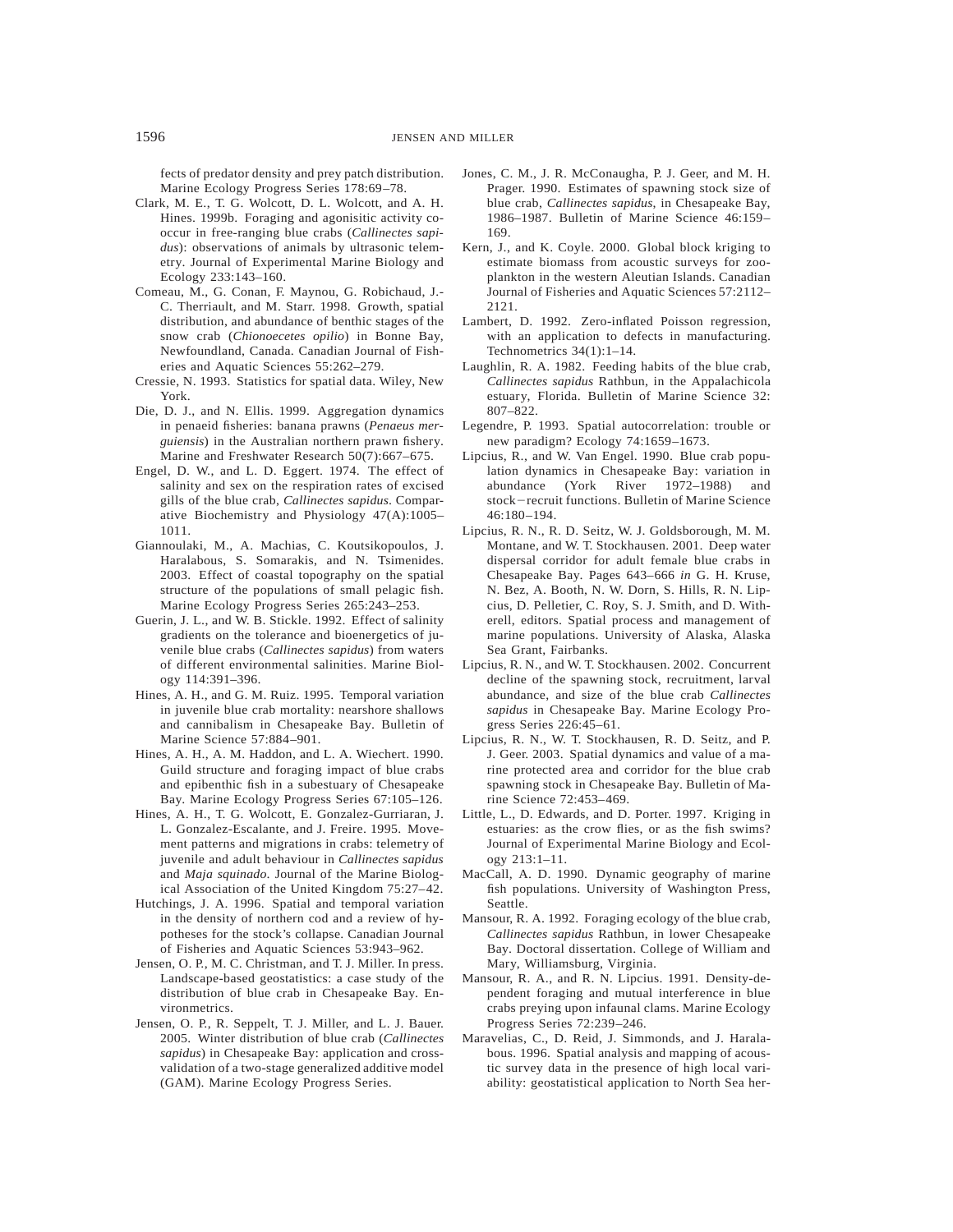ring (*Clupea harengus*). Canadian Journal of Fisheries and Aquatic Sciences 53:1497–1505.

- Maravelias, C. 1997. Trends in abundance and geographic distribution of North Sea herring in relation to environmental factors. Marine Ecology Progress Series 159:151–164.
- Marshall, C. T., and K. T. Frank. 1995. Density-dependent habitat selection by juvenile haddock (*Melanogrammus aeglefinus*) on the southwestern Scotian Shelf. Canadian Journal of Fisheries and Aquatic Sciences 52:1007–1017.
- Maynou, F., F. Sarda, and G. Conan. 1998. Assessment of the spatial structure and biomass evaluation of *Nephrops norvegicus* (L.) populations in the northwestern Mediterranean by geostatistics. ICES Journal of Marine Science 55:102–120.
- McConaugha, J. R. 1995. Spawning stock, fecundity, and population dynamics of the blue crab, *Callinectes sapidus*. Bulletin of Marine Science 57:917– 921.
- Metcalf, K. S., J. van Montfrans, R. N. Lipcius, and R. J. Orth. 1995. Settlement indices for blue crab megalopae in the York River, Virginia: temporal relationships and statistical efficiency. Bulletin of Marine Science 57:781–792.
- Millar, R. B., and M. J. Anderson. 2004. Remedies for pseudoreplication. Fisheries Research 70(2–3): 397–407.
- Miller, T. J. 2001. Matrix-based modeling of blue crab population dynamics with applications to the Chesapeake Bay. Estuaries 24:535–544.
- Miller, T. J. 2003. Incorporating space into models of the Chesapeake Bay blue crab population. Bulletin of Marine Science 72:567–588.
- Millikin, M. R., and A. B. Williams. 1984. Synopsis of biological data on the blue crab *Callinectes sapidus* Rathbun. NOAA Technical Report NMFS 51.
- Myers, R. A., and K. Stokes. 1989. Density-dependent habitat utilization of groundfish and the improvement of research surveys. International Council for the Exploration of the Sea, C. M. 1989/D, Copenhagen.
- Nishida, T., and A. J. Booth. 2001. Recent approaches using GIS in the spatial analysis of fish populations. Pages 19–36 *in* G. H. Kruse, N. Bez, A. Booth, N. W. Dorn, S. Hills, R. N. Lipcius, D. Pelletier, C. Roy, S. J. Smith, and D. Witherell, editors. Spatial process and management of marine populations. University of Alaska, Alaska Sea Grant, Fairbanks.
- North, E. W., S. Y. Chao, L. P. Sanford, and R. R. Hood. 2004. The influence of wind and river pulses on an estuarine turbidity maximum: numerical studies and field observations. Estuaries 27(1):132–146.
- O'Driscoll, R. L., D. C. Schneider, G. A. Rose, and G. R. Lilly. 2000. Potential contact statistics for measuring scale-dependent spatial pattern and association: an example of northern cod (*Gadus morhua*) and capelin (*Mallotus villosus*). Canadian Journal of Fisheries and Aquatic Sciences 57: 1355:1368.
- Pelletier, D., S. Mahévas, B. Poussin, J. Bayon, P. André, and J. Royer. 2001. A conceptual model for evaluating the impact of spatial management measures

on the dynamics of a mixed fishery. Pages 53–66 *in* G. H. Kruse, N. Bez, A. Booth, N. W. Dorn, S. Hills, R. N. Lipcius, D. Pelletier, C. Roy, S. J. Smith, and D. Witherell, editors. Spatial process and management of marine populations. University of Alaska, Alaska Sea Grant, Fairbanks.

- Perez-Castaneda, R., and O. Defeo. 2004. Spatial distribution and structure along ecological gradients: penaeid shrimps in a tropical estuarine habitat of Mexico. Marine Ecology Progress Series 273:173– 185.
- Petitgas, P. 1993. Geostatistics for fish stock assessments: a review and an acoustic application. ICES Journal of Marine Science 50:285–298.
- Petitgas, P. 1998. Biomass-dependent dynamics of fish spatial distributions characterized by geostatistical aggregation curves. ICES Journal of Marine Science 55:443–453.
- Quinn, T. J., and R. B. Deriso. 1999. Quantitative fish dynamics. Oxford University Press, Oxford, UK.
- Rathbun, S. 1998. Spatial modeling in irregularly shaped regions: kriging estuaries. Environmetrics 9: 109–129.
- Rivoirard, J., J. Simmonds, K. Foote, P. Fernandes, and N. Bez. 2000. Geostatistics for estimating fish abundance. Blackwell Scientific Publications, London.
- Rome, M. S., A. C. Young-William, G. R. Davis, and A. H. Hines. 2005. Winter mortality of Chesapeake blue crabs (*Callinectes sapidus*). Journal of Experimental Marine Biology and Ecology. 319:129–145.
- Rose, G. A., and D. W. Kulka. 1999. Hyperaggregation of fish and fisheries: how catch per unit effort increased as the northern cod (*Gadus morhua*) declined. Canadian Journal of Fisheries and Aquatic Sciences 56(Supplement 1):118–127.
- Rose, G. A., B. A. Atkinson, J. Baird, C. A. Bishop, and D. W. Kulka. 1994. Changes in distribution of Atlantic cod and thermal variations in Newfoundland waters, 1980–1992. ICES Marine Science Symposium 198:542–552.
- Rose, G. A., B. deYoung, D. W. Kulka, S. V. Goddard, and G. L. Fletcher. 2000. Distribution shifts and overfishing the northern cod (*Gadus morhua*): a view from the ocean. Canadian Journal of Fisheries and Aquatic Sciences 57:644–663.
- Rossi, R., D. Mulla, A. Journel, and E. Franz. 1992. Geostatistical tools for modeling and interpreting ecological spatial dependence. Ecological Monographs 62:277–314.
- Rueda, M., and O. Defeo. 2003. Spatial structure of fish assemblages in a tropical estuarine lagoon: combining multivariate and geostatistical techniques. Journal of Experimental Marine Biology and Ecology 296(1):93–112.
- Rugolo, L., K. Knotts, A. Lange, and V. Crecco. 1998. Stock assessment of Chesapeake Bay blue crab (*Callinectes sapidus* Rathbun). Journal of Shellfish Research 17:493–517.
- Schaffner, L. C., and R. J. Diaz. 1988. Distribution and abundance of overwintering blue crabs, *Callinectes*